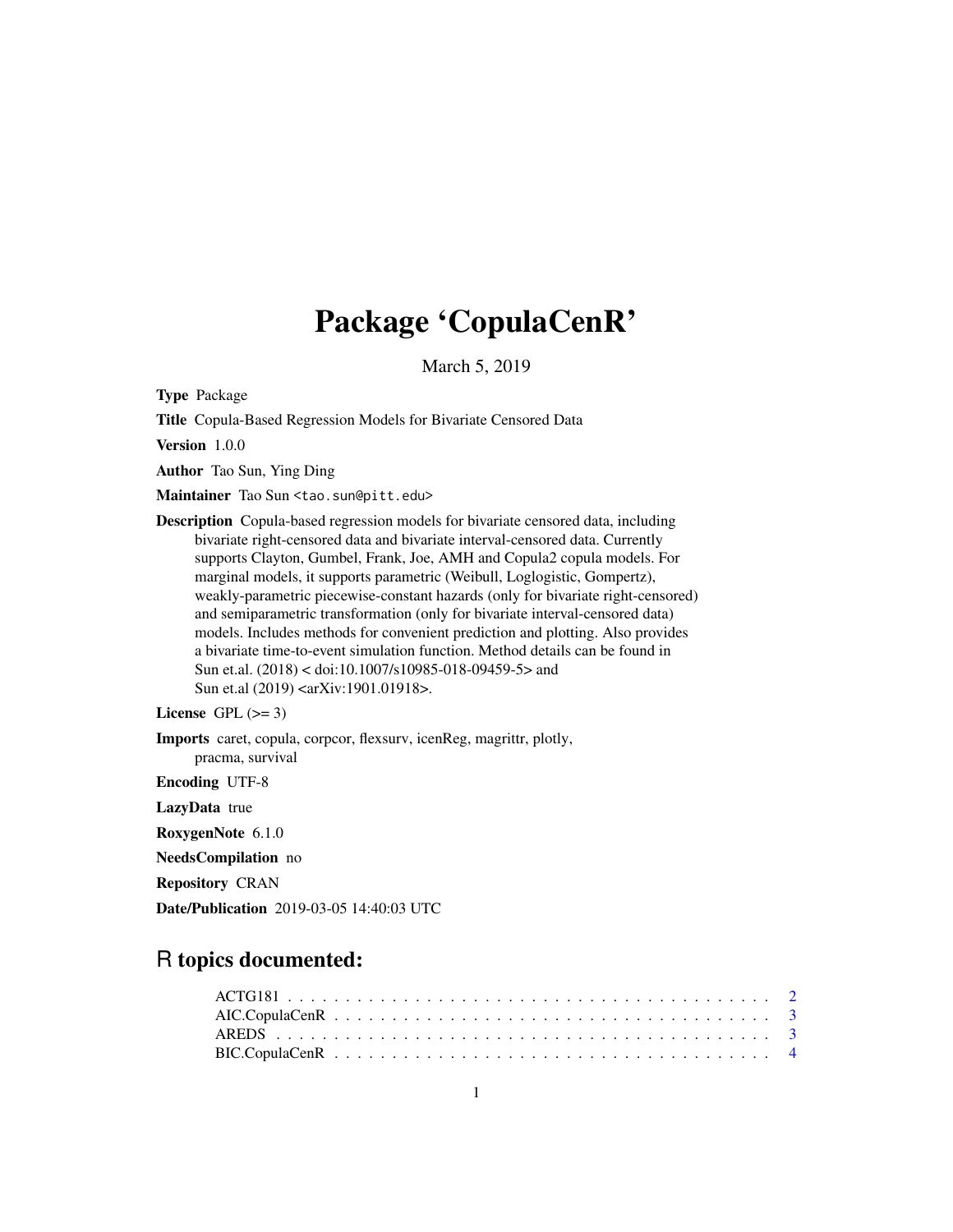<span id="page-1-0"></span>

| 5    |
|------|
| 6    |
| 8    |
| 9    |
| 10   |
| -12  |
| -15  |
| - 16 |
| - 18 |
| -18  |
|      |
|      |
|      |
| -23  |
| 23   |
| -25  |
| -26  |
| - 27 |
|      |

#### **Index** [29](#page-28-0)

ACTG181 *ACTG181*

#### Description

An example real dataset of bivariate interval-censored data with 204 subjects and one covariate. The data come from the AIDS Clinical Trials Group protocol ACTG 181. Two events are the shedding time (in months) of cytomegalovirus (CMV) in urine/blood and the colonization time (in months) of mycobacterium avium complex (MAC) in sputum/stool (Betensky and Finkelstein, 1999).

#### Usage

data("ACTG181")

#### Format

A data frame with 408 observations on the following 6 variables.

id subject id

ind margin indicator, 1=shedding time, 2=colonization time

Left left bound of observed interval

Right right bound of observed interval

status censoring indicator; 1=interval-censor, 0=right censor. All observations are interval-censored in this dataset

# x covariate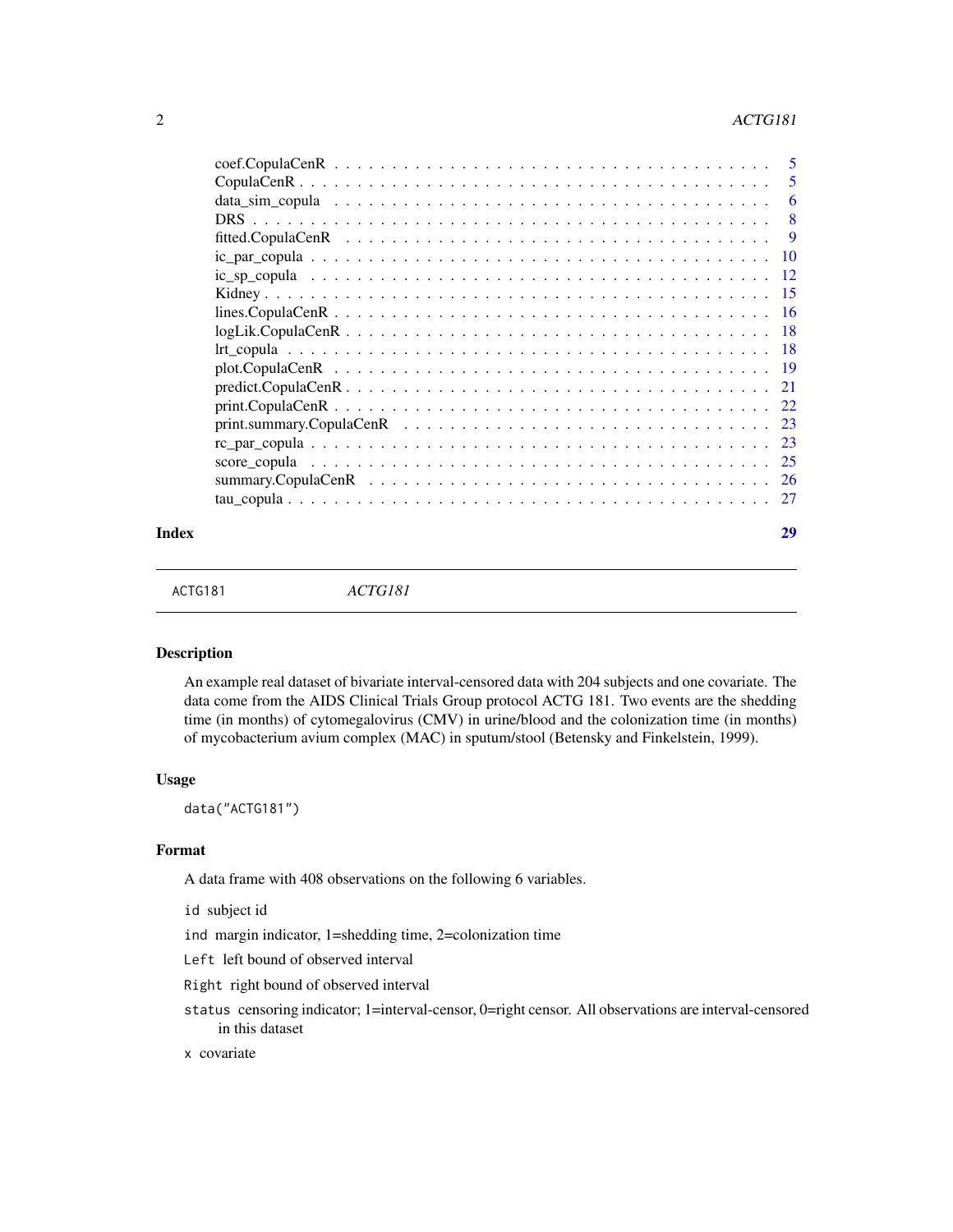# <span id="page-2-0"></span>AIC.CopulaCenR 3

# Source

Betensky and Finkelstein (1999). A non-parametric maximum likelihood estimator for bivariate interval censored data. *Statistics in Medicine* 18 3089-3100.

# Examples

data(ACTG181)

AIC.CopulaCenR *the AIC of a CopulaCenR object*

#### Description

the AIC of a CopulaCenR object

# Usage

## S3 method for class 'CopulaCenR'  $AIC(object, ..., k = 2)$ 

# Arguments

| object                  | a CopulaCenR object           |
|-------------------------|-------------------------------|
| $\cdot$ $\cdot$ $\cdot$ | further arguments             |
| k                       | numeric, with $k = 2$ for AIC |

AREDS *AREDS*

# Description

A real dataset of bivariate interval-censored data with 629 subjects and 4 non-genetic covariates and 1 genetic covariate. The dataset is selected from the Age-related Eye Disease Study (AREDS) (AREDS Group, 1999). Two events are the progression times (in years) to late-AMD in the left and right eyes.

#### Usage

data("AREDS")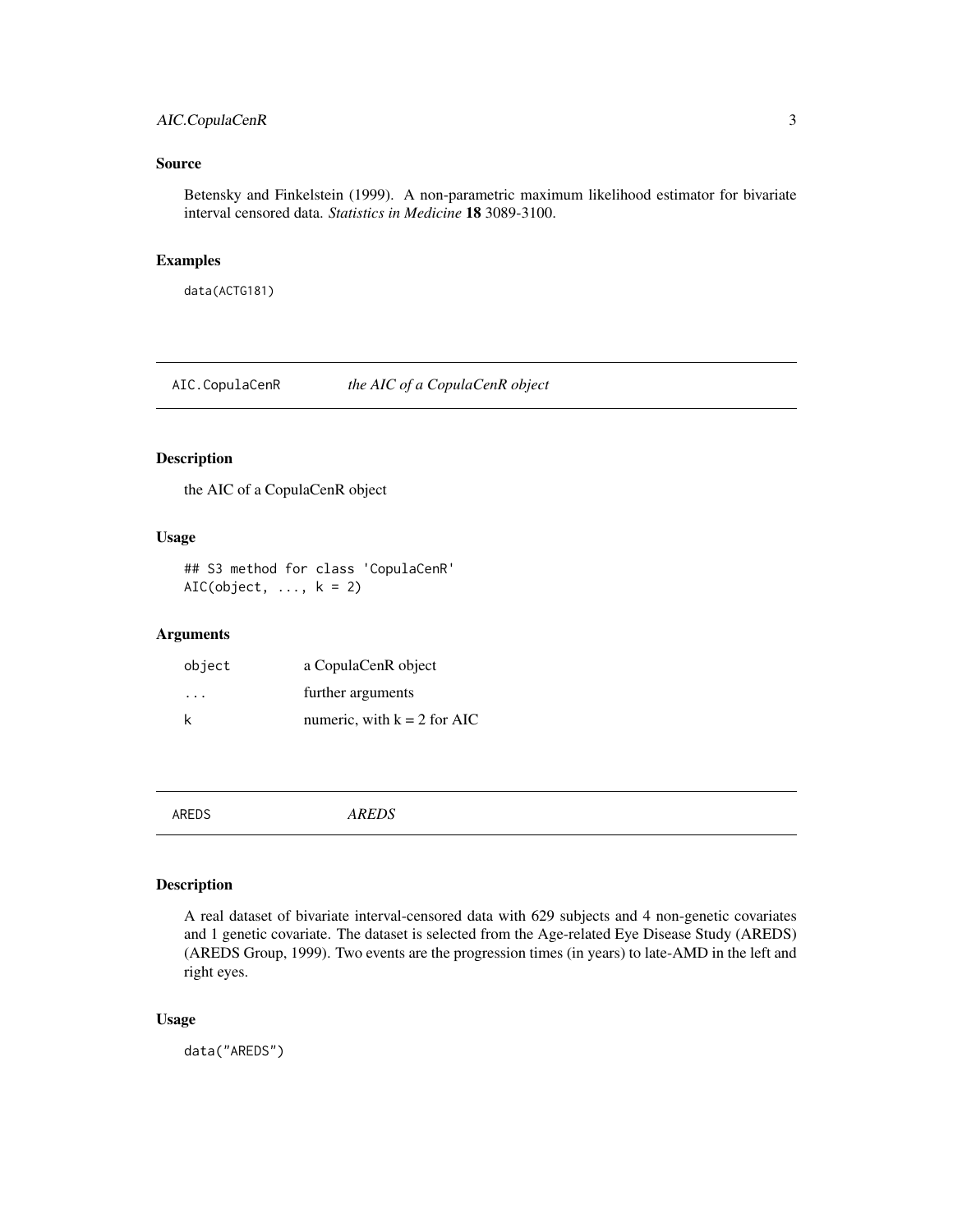#### Format

A data frame with 1258 observations on the following 11 variables.

id subject id

ind margin indicator, 1=shedding time, 2=colonization time

Left left bound of observed interval

Right right bound of observed interval

status censoring indicator; 1=interval-censor, 0=right censor.

SevScaleBL baseline AMD severity score, margin-specific

ENROLLAGE age at baseline

rs2284665 a SNP covariate highly associated with late-AMD progression, coded as 0,1,2

# Source

AREDS Group (1999). The Age-Related Eye Disease Study (AREDS): design implications. AREDS report no. 1. *Control Clinical Trials* 20, 573-600.

### Examples

data(AREDS)

BIC.CopulaCenR *the BIC of a CopulaCenR object*

### Description

the BIC of a CopulaCenR object

#### Usage

```
## S3 method for class 'CopulaCenR'
BIC(object, ...)
```

| object  | a CopulaCenR object |
|---------|---------------------|
| $\cdot$ | further arguments   |

<span id="page-3-0"></span>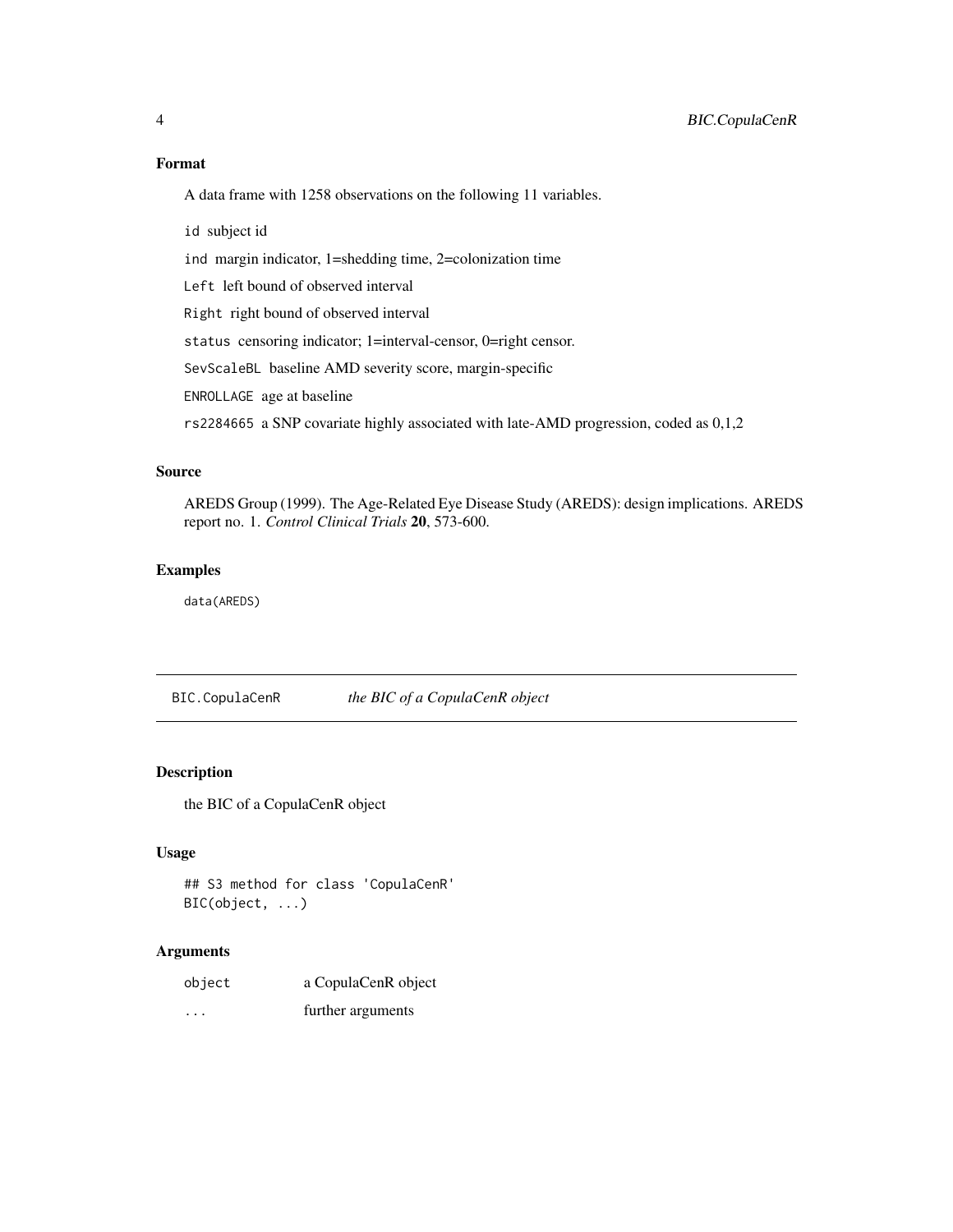<span id="page-4-0"></span>coef.CopulaCenR *the coefficient estimates of a CopulaCenR object*

#### **Description**

the coefficient estimates of a CopulaCenR object

#### Usage

## S3 method for class 'CopulaCenR' coef(object, ...)

#### Arguments

| object  | a CopulaCenR object |
|---------|---------------------|
| $\cdot$ | further arguments   |

CopulaCenR *Copula-based regression models for bivariate censored data*

#### **Description**

Copula-based regression models for both bivariate right-censored data and bivariate interval-censored data:

1. Copula models with parametric (e.g. Weibull) margins: estimation/wald test (rc\_par\_copula, ic\_par\_copula), score test (score\_copula) and likelihood ratio test (lrt\_copula);

2. Copula models with semiparametric sieve margins: estimation/wald test (ic\_sp\_copula), score test (score\_copula) and likelihood ratio test (lrt\_copula).

3. Predict and plot joint/conditional/marginal survival probabilities based on a fitted copula model using fitted, predict, plot, lines.

4. A user-friendly function (data\_sim\_copula) to simulate correlated event times based on copula and marginal specifications.

Data must be a data frame. For bivariate right-censored data, it shall include id (subject id), ind (1,2 to indicate units of one subject), obs\_time, status (0 for right-censoring and 1 for event). For bivariate interval-censored data, it shall include id (subject id), ind (1,2 to indicate units of one subject), Left (great than 0), Right (can include Inf), status (0 for right-censoring and 1 for leftand interval-censoring).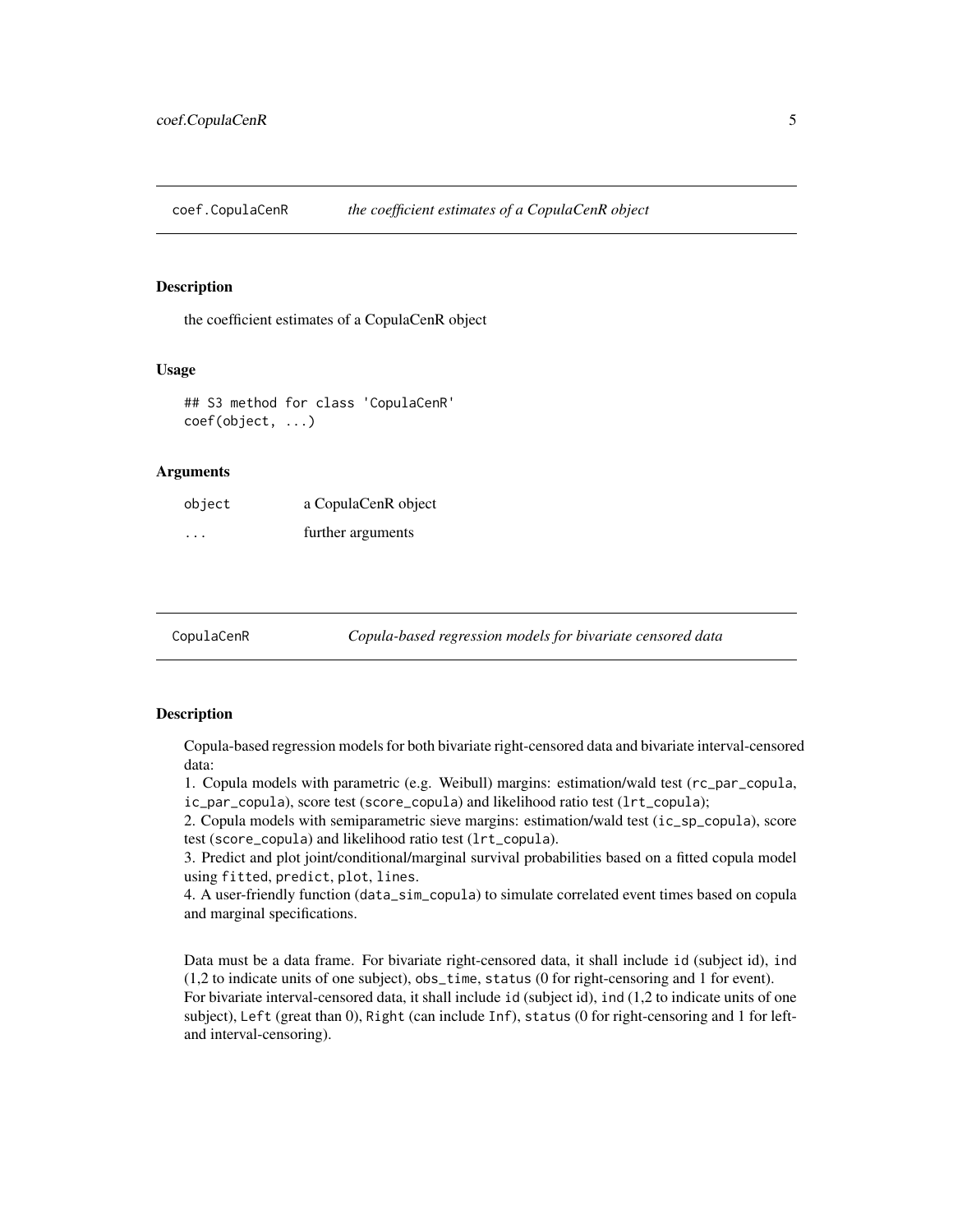#### <span id="page-5-0"></span>Source

Tao Sun, Yi Liu, Richard J. Cook, Wei Chen and Ying Ding (2018). Copula-based Score Test for Bivariate Time-to-event Data, with Application to a Genetic Study of AMD Progression. *Lifetime Data Analysis* doi:10.1007/s10985-018-09459-5.

Tao Sun and Ying Ding (2019). Copula-based Semiparametric Transformation Model for Bivariate Data Under General Interval Censoring. http://arxiv.org/abs/1901.01918.

# Examples

```
### bivariate right-censored data
data(DRS)
# fit a Clayton-Weibull model
clayton_wb <- rc_par_copula(data = DRS, var_list = "treat",
              copula = "Clayton", m.dist = "Weibull")
summary(clayton_wb)
### bivariate interval-censored data
data(AREDS)
copula2_sp <- ic_sp_copula(data = AREDS, copula = "Copula2",
              1 = 0, u = 15, m = 3, r = 3,
              var_list = c("ENROLLAGE","rs2284665","SevScaleBL"))
summary(copula2_sp)
```

| data_sim_copula | Simulate bivariate time-to-event times based on specific copula and |  |
|-----------------|---------------------------------------------------------------------|--|
|                 | marginal distributions                                              |  |

# Description

To generate a sample of subjects with two correlated event times based on specific copula and marginal models

#### Usage

```
data_sim_copula(n, copula, eta, dist, baseline, var_list, COV_beta, x1, x2)
```

| n        | sample size                                                                                                                                                           |
|----------|-----------------------------------------------------------------------------------------------------------------------------------------------------------------------|
| copula   | types of copula, including "Clayton", "Gumbel", "Frank", "AMH", "Joe"                                                                                                 |
| eta      | copula parameter $\eta$                                                                                                                                               |
| dist     | marginal distributions, including "Weibull", "Gompertz", "Loglogistic"                                                                                                |
| baseline | marginal distribution parameters. For Weibull and Loglogistic, it shall be $\lambda$<br>(scale) and $k$ (shape); for Gompertz, it shall be $a$ (shape) and $b$ (rate) |
| var list | a vector of covariate names; assume the same covariates for two margins                                                                                               |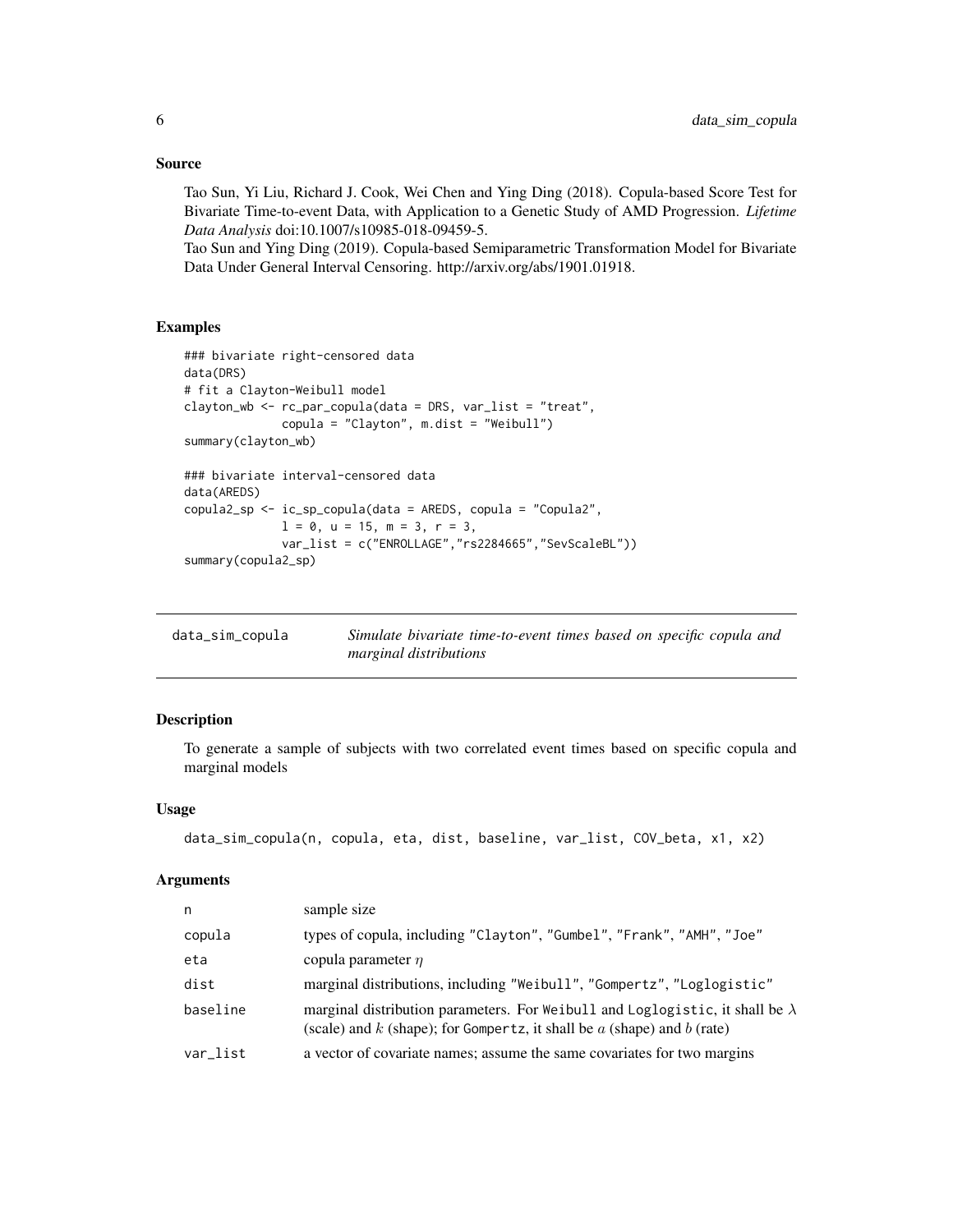| COV beta | a vector of regression coefficients corresponding to var_list; assume the same<br>coefficients between two margins |
|----------|--------------------------------------------------------------------------------------------------------------------|
| x1       | a data frame of covariates for margin 1; it shall have n rows, with columns<br>corresponding to the var_list       |
| x2       | a data frame of covariates for margin 2                                                                            |

#### Details

The parametric generator functions of copula functions are list below:

The Clayton copula has a generator

$$
\phi_{\eta}(t) = (1+t)^{-1/\eta},
$$

with  $\eta > 0$  and Kendall's  $\tau = \eta/(2 + \eta)$ . The Gumbel copula has a generator

$$
\phi_{\eta}(t) = \exp(-t^{1/\eta}),
$$

with  $\eta \geq 1$  and Kendall's  $\tau = 1 - 1/\eta$ .

The Frank copula has a generator

$$
\phi_{\eta}(t) = -\eta^{-1} \log\{1 + e^{-t}(e^{-\eta} - 1)\},\
$$

with  $\eta \ge 0$  and Kendall's  $\tau = 1 + 4\{D_1(\eta) - 1\}/\eta$ , in which  $D_1(\eta) = \frac{1}{\eta} \int_0^{\eta} \frac{t}{e^t - 1} dt$ . The AMH copula has a generator

$$
\phi_{\eta}(t) = (1 - \eta)/(e^t - \eta),
$$

with  $\eta \in [0, 1)$  and Kendall's  $\tau = 1 - 2\{(1 - \eta)^2 \log(1 - \eta) + \eta\}/(3\eta^2)$ .

The Joe copula has a generator

$$
\phi_{\eta}(t) = 1 - (1 - e^{-t})^{1/\eta},
$$

with  $\eta \ge 1$  and Kendall's  $\tau = 1 - 4 \sum_{k=1}^{\infty} \frac{1}{k(\eta k+2)\{\eta(k-1)+2\}}$ .

The marginal survival distributions follow the standard parameterization in Wikipedia, which are listed below:

The Weibull (PH) survival distribution is

$$
\exp\{-(t/\lambda)^k e^{Z^\top\beta}\},
$$

with  $\lambda > 0$  as scale and  $k > 0$  as shape.

The Gompertz (PH) survival distribution is

$$
\exp\{-\frac{b}{a}(e^{at}-1)e^{Z^\top\beta}\},\
$$

with  $a > 0$  as shape and  $b > 0$  as rate

The Loglogistic (PO) survival distribution is

$$
\{1+(t/\lambda)^k e^{Z^\top\beta}\}^{-1},
$$

with  $\lambda > 0$  as scale and  $k > 0$  as shape.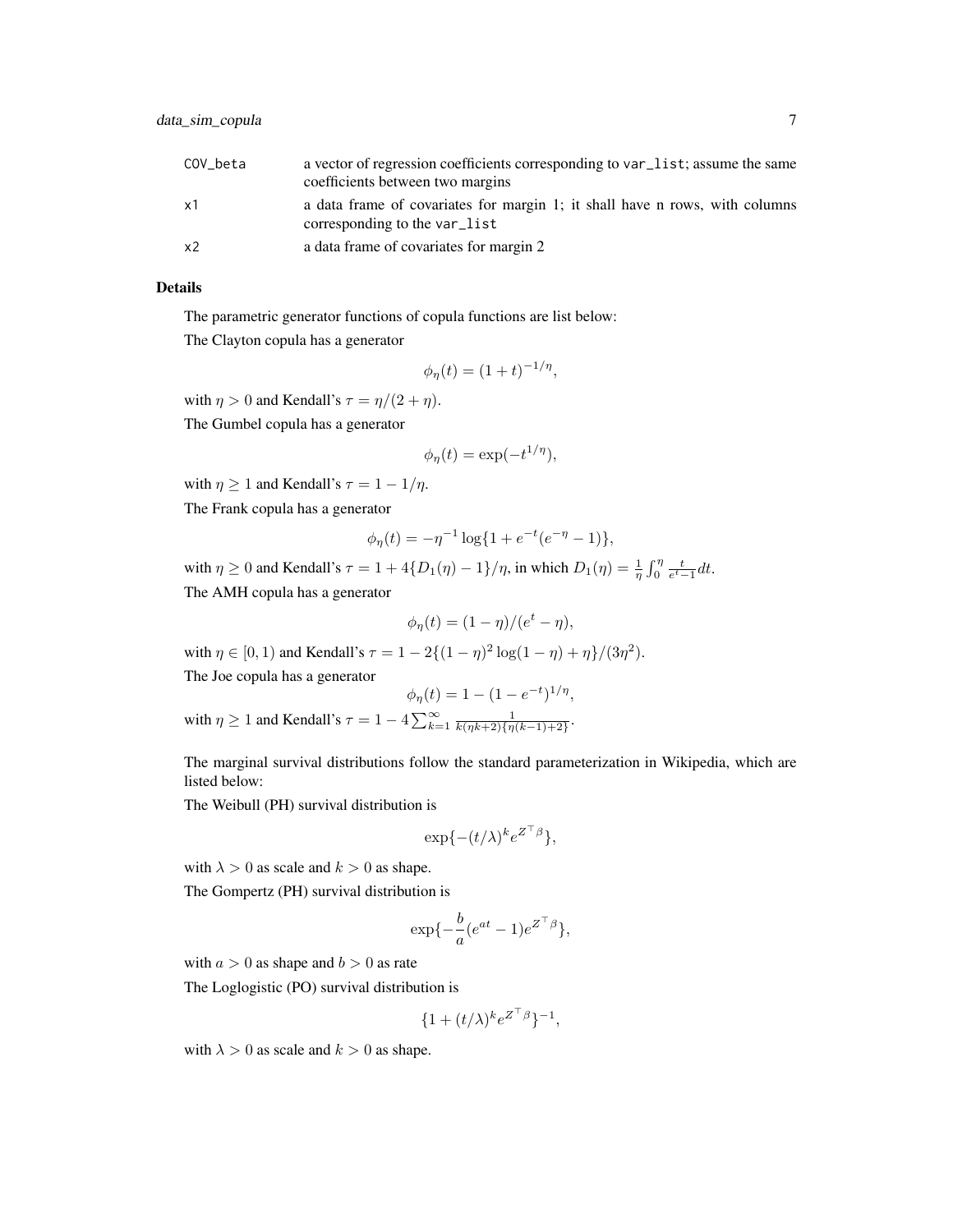# <span id="page-7-0"></span>Value

a data frame of bivariate time-to-event data with covariates

#### Examples

```
library(CopulaCenR)
set.seed(1)
dat \le data_sim_copula(n = 500, copula = "Clayton", eta = 3,
                       dist = "Weibull", baseline = c(0.1,2),
                       var_list = c("var1", "var2"),COV_{beta} = c(0.1, 0.1),x1 = \text{cbind}(rnorm(500, 6, 2),rbinom(500, 1, 0.5)),
                       x2 = \text{cbind}(rnorm(500, 6, 2),rbinom(500, 1, 0.5)))
plot(x = dat$time[dat$ind == 1], y = dat$time[dat$ind == 2],xlab = expression(t[1]), ylab = expression(t[2]),cex.axis = 1, cex.lab = 1.3
```
# DRS *DRS*

# Description

A real dataset of bivariate right-censored data with 197 subjects and 3 covariates. The patients were a 50% random sample of the patients with "high-risk" diabetic retinopathy as defined by the Diabetic Retinopathy Study (DRS) (Huster, 1989).

#### Usage

data("DRS")

#### Format

A data frame with 394 observations on the following 7 variables.

id subject id

ind margin indicator, 1 for right eye, 2 for left eye

obs\_time time of blindness (in months) from treatment

status censoring indicator, 1=blindness, 0=right censoring

treat laser treatment type, 0=no treatment, 1=xenon, 2=argon

age age at diagnosis of diabetes

type type of diabetes,  $1 =$  juvenile (age at treatment < 20), 2=adult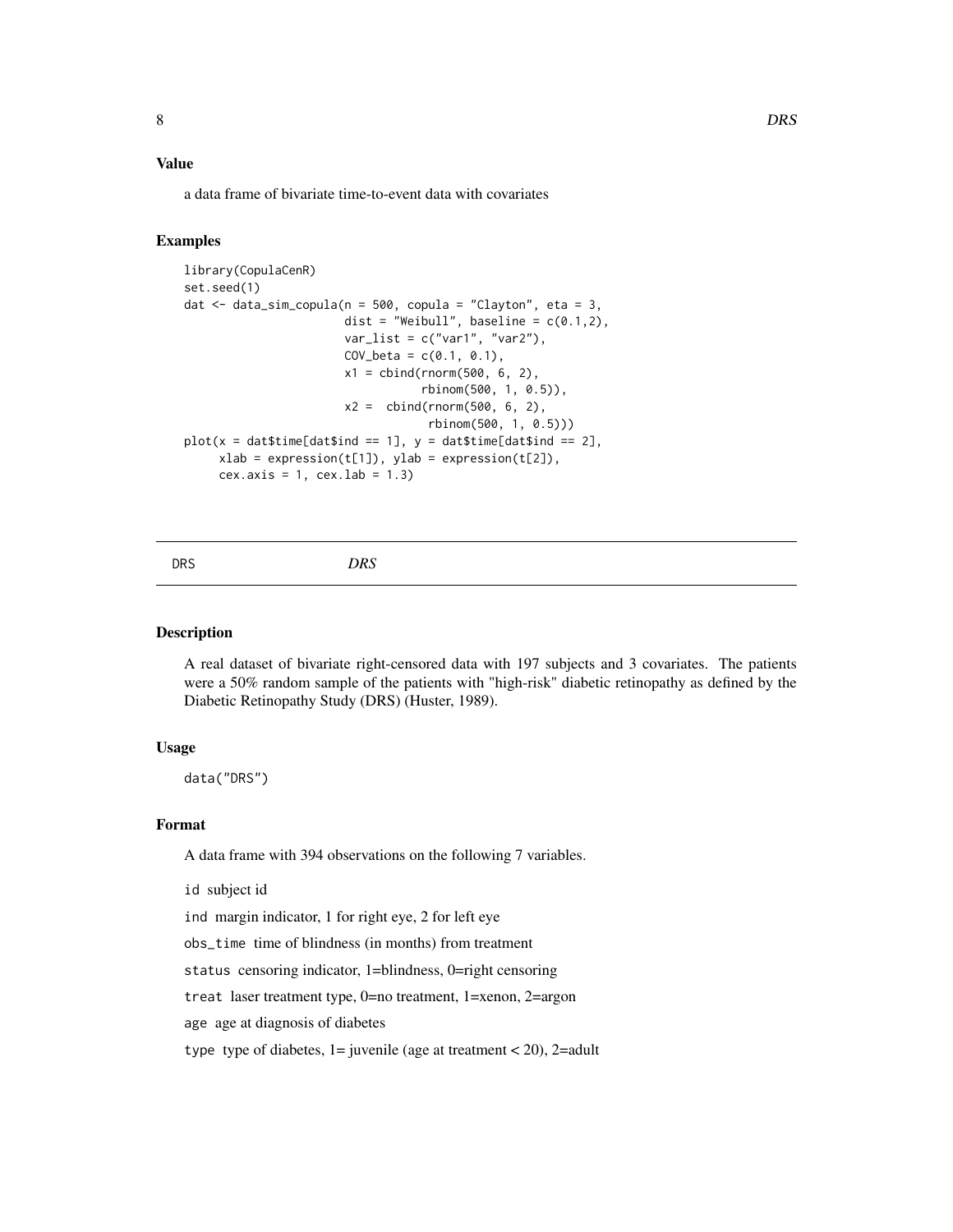# <span id="page-8-0"></span>Details

Each patient had one eye randomized to laser treatment and the other eye received no treatment. For each eye, the event of interest was the time from initiation of treatment to the time when visual acuity dropped below 5/200 (call it "blindness"). Survival times in this dataset are the actual time to blindness in months. Censoring was caused by death, dropout, or end of the study.

# Source

https://www.mayo.edu/research/documents/DRShtml/DOC-10027460

# References

Huster WJ, Brookmeyer R, Self SG (1989). Modeling paired survival data with covariates. *Biometrics* 45, 145-156.

# Examples

data(DRS)

fitted.CopulaCenR *Fitted values from CopulaCenR regression models*

#### Description

Fitted values based on models from ic\_sp\_copula, ic\_par\_copula and rc\_par\_copula.

#### Usage

```
## S3 method for class 'CopulaCenR'
fitted(object, type = "lp", ...)
```
#### Arguments

| obiect   | a CopulaCenR object from ic_sp_copula, ic_par_copula and rc_par_copula                      |
|----------|---------------------------------------------------------------------------------------------|
| tvpe     | "lp" for linear predictors or "survival" for marginal and joint survival proba-<br>bilities |
| $\cdots$ | further arguments                                                                           |

#### Details

When the argument type  $=$  "1p", it gives a linear predictor for each margin (i.e., log hazards ratio in the proportional hazards model, log proportional odds in the proportional odds model).

When the argument type = "survival" and the fitted data is bivariate right-censored, the marginal and joint survival values will be evaluated at the observed times. For bivariate interval-censored, evaluation times are the interval middle points or left bound (if right bound is infinity).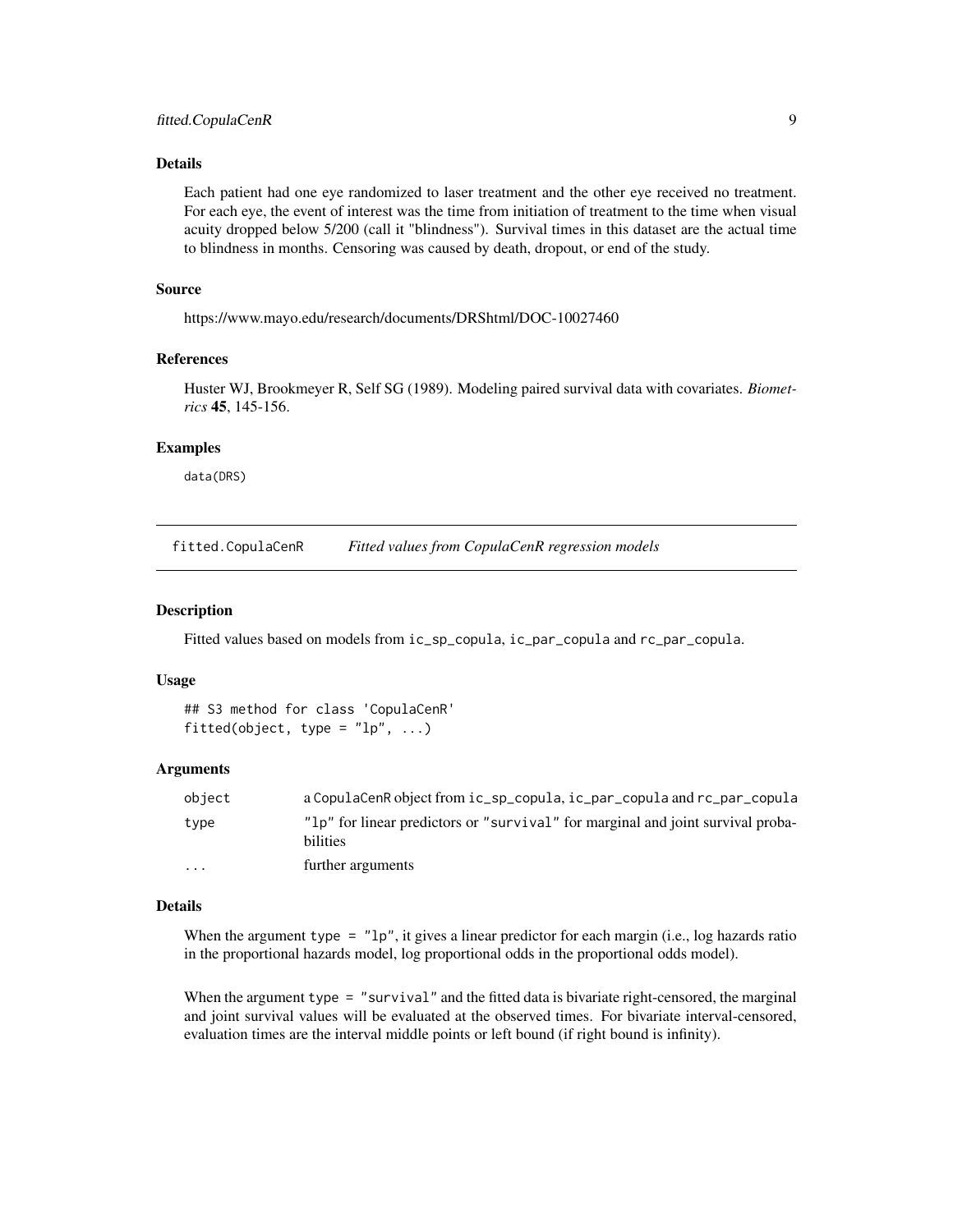# Value

If type =  $"lp"$ , it returns a data frame with id, lp1 (linear predictor for margin 1), lp2. If type = "survival", it returns a data frame with id, t1 (evaluated times for the margin 1), t2, S1 (predicted marginal survival probabilities for margin 1), S2 and S12 (the predicted joint survival probabilities)

# Examples

```
data(AREDS)
# fit a Copula2-Sieve model
copula2_sp <- ic_sp_copula(data = AREDS, copula = "Copula2",
              1 = 0, u = 15, m = 3, r = 3,
              var_list = c("ENROLLAGE","rs2284665","SevScaleBL"))
output <- fitted(object = copula2_sp)
```

| ic_par_copula |                        |  | Copula regression models with parametric margins for bivariate |  |  |
|---------------|------------------------|--|----------------------------------------------------------------|--|--|
|               | interval-censored data |  |                                                                |  |  |

# Description

Fits a copula model with parametric margins for bivariate interval-censored data.

# Usage

```
ic_par_copula(data, var_list, copula, m.dist = "Loglogistic",
 method = "BFGS", iter = 300, stepsize = 1e-05, hes = TRUE,
 control = list()
```

| a data frame; must have id (subject id), ind $(1,2)$ for two units in each sub-<br>ject), Left (0 if left-censoring), Right (Inf if right-censoring), status (0 for<br>right-censoring, 1 for interval-censoring or left-censoring), and covariates by<br>column. |
|-------------------------------------------------------------------------------------------------------------------------------------------------------------------------------------------------------------------------------------------------------------------|
| the list of covariates to be fitted into the copula model.                                                                                                                                                                                                        |
| Types of copula model.                                                                                                                                                                                                                                            |
| baseline marginal distribution.                                                                                                                                                                                                                                   |
| optimization method (see ?optim); default is "BFGS"; also can be "Newton"<br>(see ?nlm).                                                                                                                                                                          |
| number of iterations when method is "Newton"; default is 300.                                                                                                                                                                                                     |
| size of optimization step when method is "Newton"; default is 1e-5.                                                                                                                                                                                               |
| default is TRUE for hessian calculation.                                                                                                                                                                                                                          |
| a list of control parameters for methods other than "Newton"; see ?optim.                                                                                                                                                                                         |
|                                                                                                                                                                                                                                                                   |

<span id="page-9-0"></span>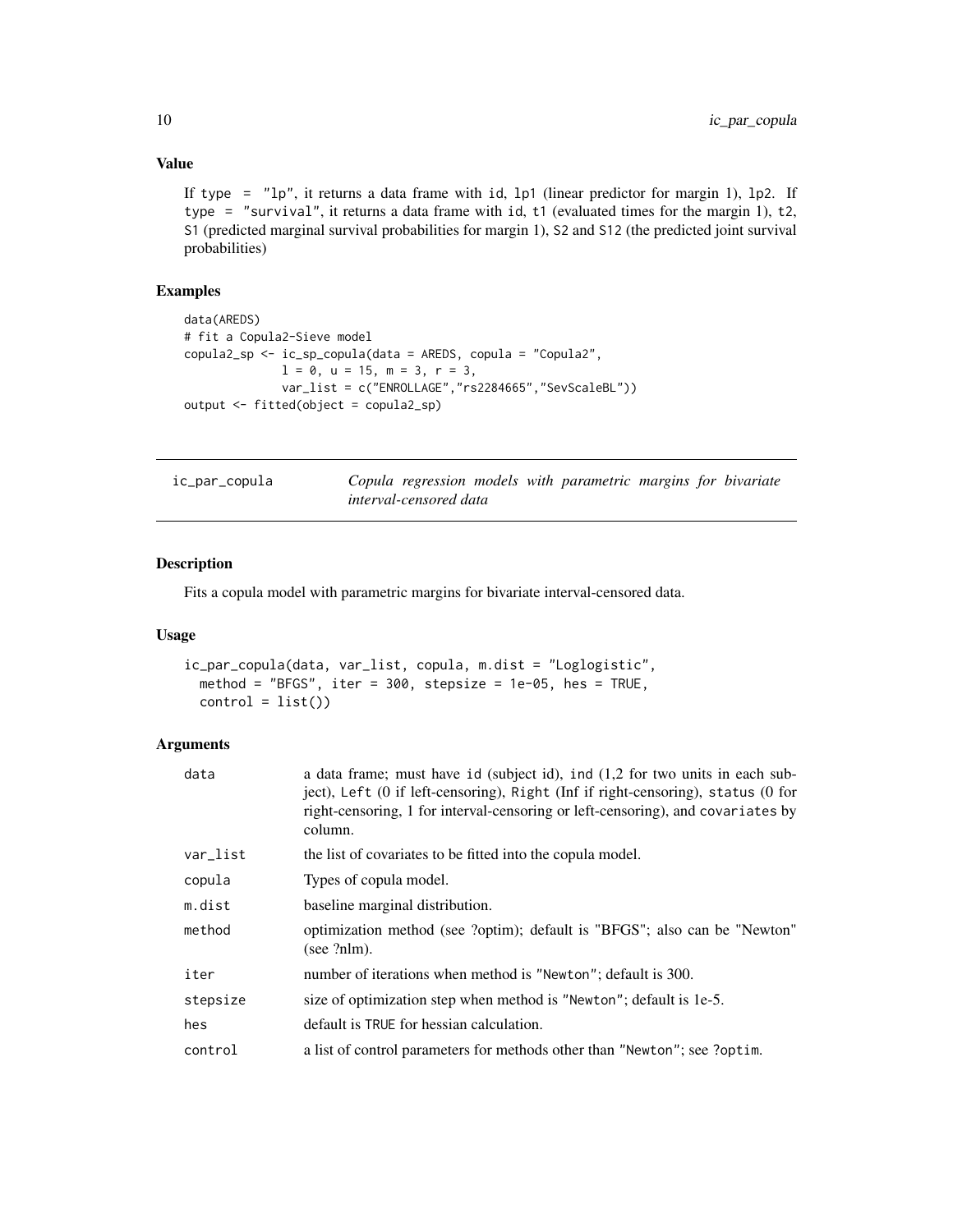ic\_par\_copula 11

#### Details

The input data must be a data frame. with columns id (sample id), ind (1,2 for the two units from the same id), Left (0 if left-censoring), Right (Inf if right-censoring), status (0 for rightcensoring, 1 for interval-censoring or left-censoring), and covariates. The function does not allow  $Left == Right.$ 

The supported copula models are "Clayton", "Gumbel", "Frank", "AMH", "Joe" and "Copula2". The "Copula2" model is a two-parameter copula model that incorporates Clayton and Gumbel as special cases. The parametric generator functions of copula functions are list below:

The Clayton copula has a generator

$$
\phi_{\eta}(t) = (1+t)^{-1/\eta},
$$

with  $\eta > 0$  and Kendall's  $\tau = \eta/(2 + \eta)$ .

The Gumbel copula has a generator

$$
\phi_{\eta}(t) = \exp(-t^{1/\eta}),
$$

with  $\eta \geq 1$  and Kendall's  $\tau = 1 - 1/\eta$ .

The Frank copula has a generator

$$
\phi_{\eta}(t) = -\eta^{-1} \log\{1 + e^{-t}(e^{-\eta} - 1)\},\
$$

with  $\eta \ge 0$  and Kendall's  $\tau = 1 + 4\{D_1(\eta) - 1\}/\eta$ , in which  $D_1(\eta) = \frac{1}{\eta} \int_0^{\eta} \frac{t}{e^t - 1} dt$ . The AMH copula has a generator

$$
\phi_{\eta}(t) = (1 - \eta)/(e^t - \eta),
$$

with  $\eta \in [0, 1)$  and Kendall's  $\tau = 1 - 2\{(1 - \eta)^2 \log(1 - \eta) + \eta\}/(3\eta^2)$ . The Joe copula has a generator

$$
\phi_{\eta}(t) = 1 - (1 - e^{-t})^{1/\eta},
$$

with  $\eta \ge 1$  and Kendall's  $\tau = 1 - 4 \sum_{k=1}^{\infty} \frac{1}{k(\eta k+2)\{\eta(k-1)+2\}}$ . The Two-parameter copula (Copula2) has a generator

$$
\phi_{\eta}(t) = \{1/(1+t^{\alpha})\}^{\kappa},
$$

with  $\alpha \in (0, 1], \kappa > 0$  and Kendall's  $\tau = 1 - 2\alpha \kappa/(2\kappa + 1)$ .

The supported marginal distributions are "Weibull" (proportional hazards), "Gompertz" (proportional hazards) and "Loglogistic" (proportional odds). These marginal distributions follow the standard parameterization in Wikipedia and we assume the same baseline parameters between two margins.

The Weibull (PH) survival distribution is

$$
\exp\{-(t/\lambda)^k e^{Z^\top\beta}\},
$$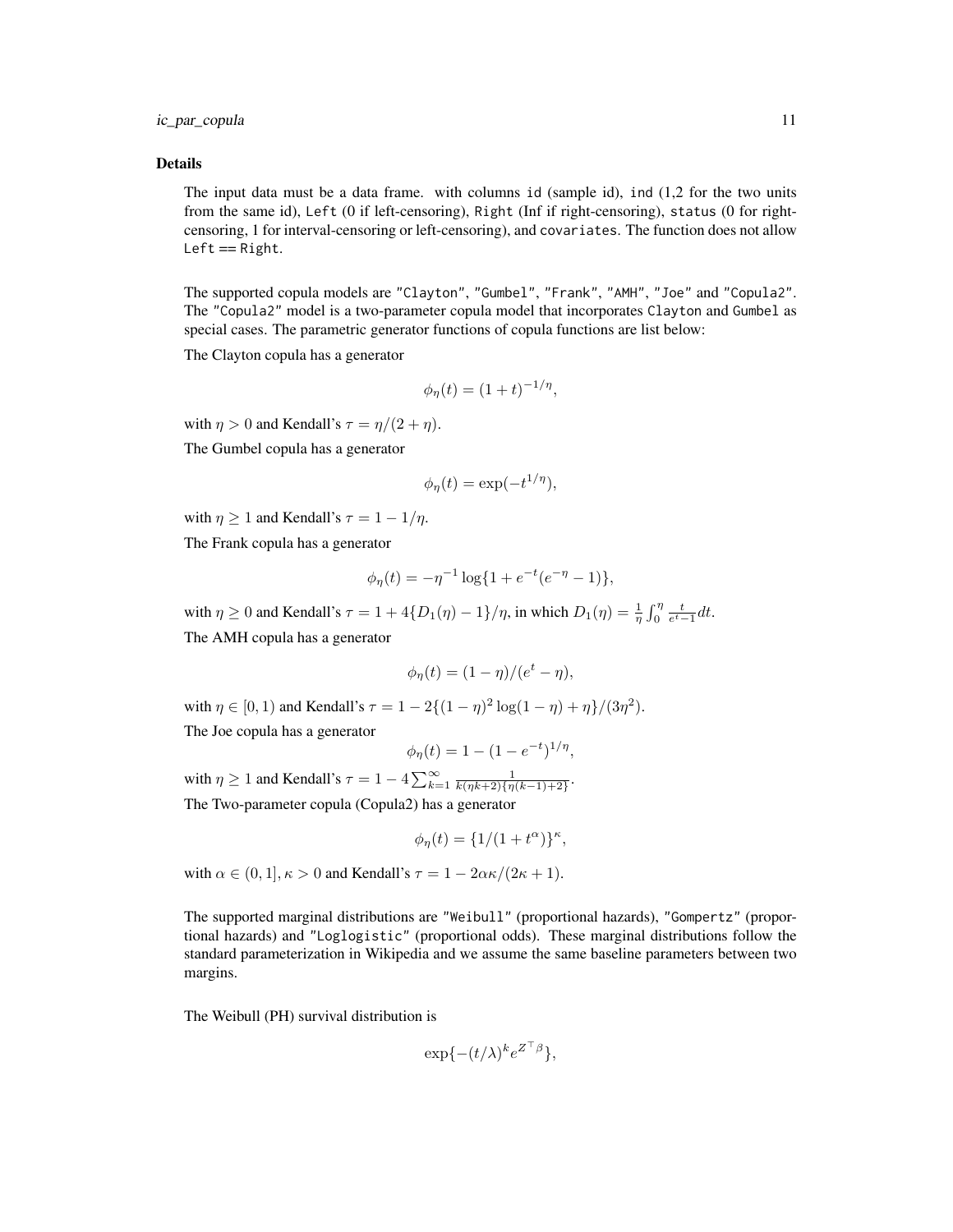<span id="page-11-0"></span>with  $\lambda > 0$  as scale and  $k > 0$  as shape.

The Gompertz (PH) survival distribution is

$$
\exp\{-\frac{b}{a}(e^{at}-1)e^{Z^{\top}\beta}\},\
$$

with  $a > 0$  as shape and  $b > 0$  as rate.

The Loglogistic (PO) survival distribution is

$$
\{1+(t/\lambda)^k e^{Z^\top\beta}\}^{-1},
$$

with  $\lambda > 0$  as scale and  $k > 0$  as shape.

Optimization methods can be all methods (except "Brent") from optim, such as "Nelder-Mead", "BFGS", "CG", "L-BFGS-B", "SANN". Users can also use "Newton" (from nlm).

#### Source

Tao Sun, Yi Liu, Richard J. Cook, Wei Chen and Ying Ding (2018). Copula-based Score Test for Bivariate Time-to-event Data, with Application to a Genetic Study of AMD Progression. *Lifetime Data Analysis* doi:10.1007/s10985-018-09459-5.

Tao Sun and Ying Ding (2019). Copula-based Semiparametric Transformation Model for Bivariate Data Under General Interval Censoring. http://arxiv.org/abs/1901.01918.

#### Examples

```
# fit a Copula2-Loglogistic model
data(AREDS)
copula2_loglog <- ic_par_copula(data = AREDS, copula = "Copula2",
                  m.dist = "Loglogistic",
                  var_list = c("ENROLLAGE","rs2284665","SevScaleBL"))
summary(copula2_loglog)
```

| ic_sp_copula | Copula regression models with semiparametric margins for bivariate |
|--------------|--------------------------------------------------------------------|
|              | interval-censored data                                             |

#### Description

Fits a copula model with semiparametric margins for bivariate interval-censored data.

# Usage

```
ic_sp_copula(data, var_list, 1 = 0, u, copula = "Copula2", m = 3,r = 3, method = "BFGS", iter = 300, stepsize = 1e-06,
 hes = TRUE, control = list(reltol = 1e-06)
```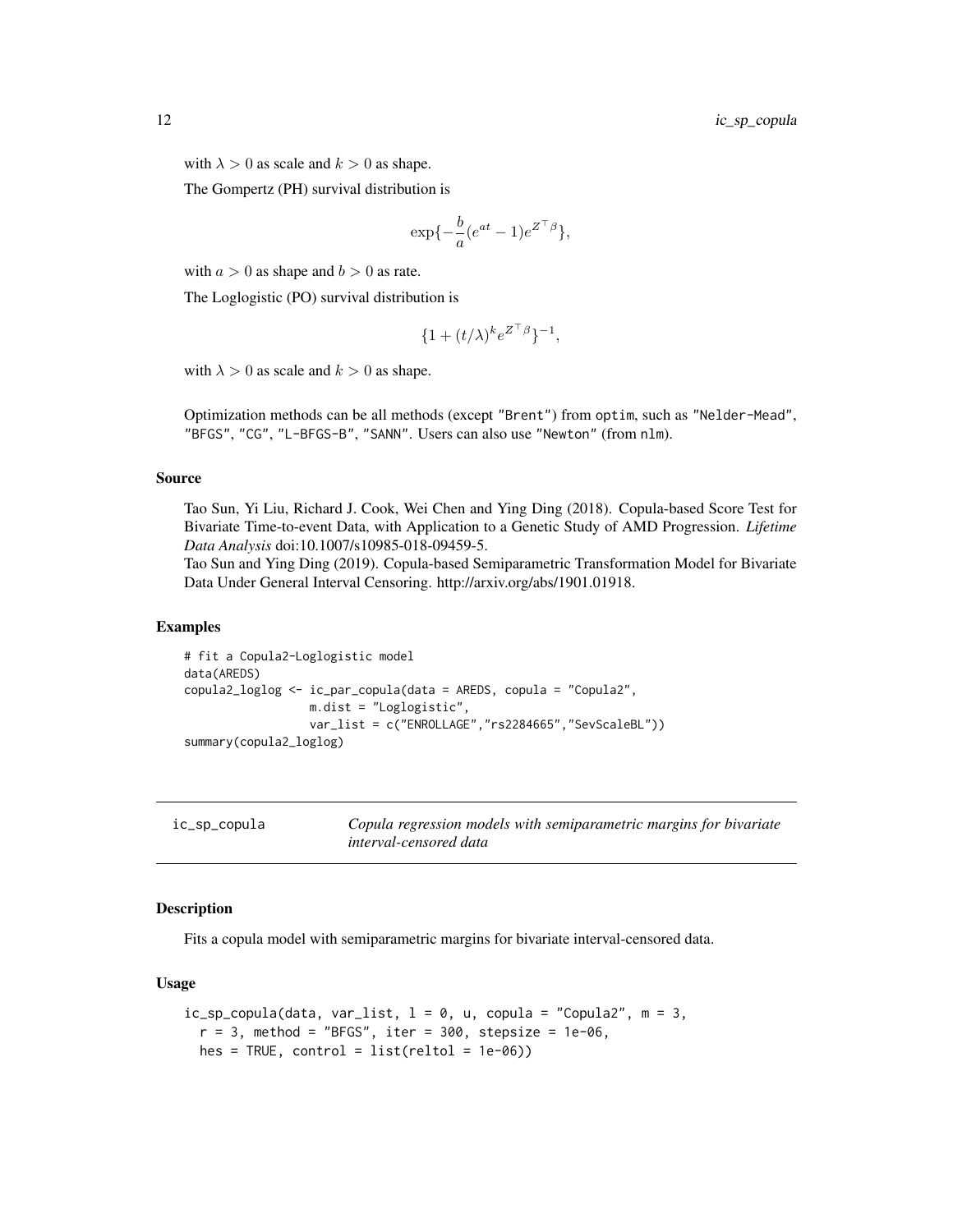# ic\_sp\_copula 13

# Arguments

| data     | a data frame; must have id (subject id), ind (1,2 for two units in each sub-<br>ject), Left (0 if left-censoring), Right (Inf if right-censoring), status (0 for<br>right-censoring, 1 for interval-censoring or left-censoring), and covariates by<br>column. |
|----------|----------------------------------------------------------------------------------------------------------------------------------------------------------------------------------------------------------------------------------------------------------------|
| var_list | the list of covariates to be fitted into the copula model.                                                                                                                                                                                                     |
| 1        | the left bound for all Left and Right endpoints of observed finite intervals;<br>default is 0.                                                                                                                                                                 |
| u        | the right bound for all Left and Right endpoints of observed finite intervalsl;<br>has to be a finite value                                                                                                                                                    |
| copula   | Types of copula model.                                                                                                                                                                                                                                         |
| m        | integer, degree of Berstein polynomials for both margins; default is 3                                                                                                                                                                                         |
| r        | postive transformation parameter for the semi-parametric linear transformation<br>model.                                                                                                                                                                       |
| method   | optimization method (see ?optim); default is "BFGS"; also can be "Newton" (see<br>?nlm).                                                                                                                                                                       |
| iter     | number of iterations when method = $"Newton"$ ; default is 300.                                                                                                                                                                                                |
| stepsize | size of optimization step when method is "Newton"; default is 1e-6.                                                                                                                                                                                            |
| hes      | default is TRUE for hessian calculation; if LRT is desired, can set hes = FALSE<br>to save time.                                                                                                                                                               |
| control  | a list of control parameters for methods other than "Newton"; see ?optim.                                                                                                                                                                                      |

# Details

The input data must be a data frame. with columns id (sample id), ind (1,2 for the two units from the same id), Left (0 if left-censoring), Right (Inf if right-censoring), status (0 for rightcensoring, 1 for interval-censoring or left-censoring), and covariates. The function does not allow  $Left == Right.$ 

The supported copula models are "Clayton", "Gumbel", "Frank", "AMH", "Joe" and "Copula2". The "Copula2" model is a two-parameter copula model that incorporates Clayton and Gumbel as special cases. The parametric generator functions of copula functions are list below:

The Clayton copula has a generator

$$
\phi_{\eta}(t) = (1+t)^{-1/\eta},
$$

with  $\eta > 0$  and Kendall's  $\tau = \eta/(2 + \eta)$ .

The Gumbel copula has a generator

$$
\phi_{\eta}(t) = \exp(-t^{1/\eta}),
$$

with  $\eta \geq 1$  and Kendall's  $\tau = 1 - 1/\eta$ .

The Frank copula has a generator

$$
\phi_{\eta}(t) = -\eta^{-1} \log\{1 + e^{-t}(e^{-\eta} - 1)\},\
$$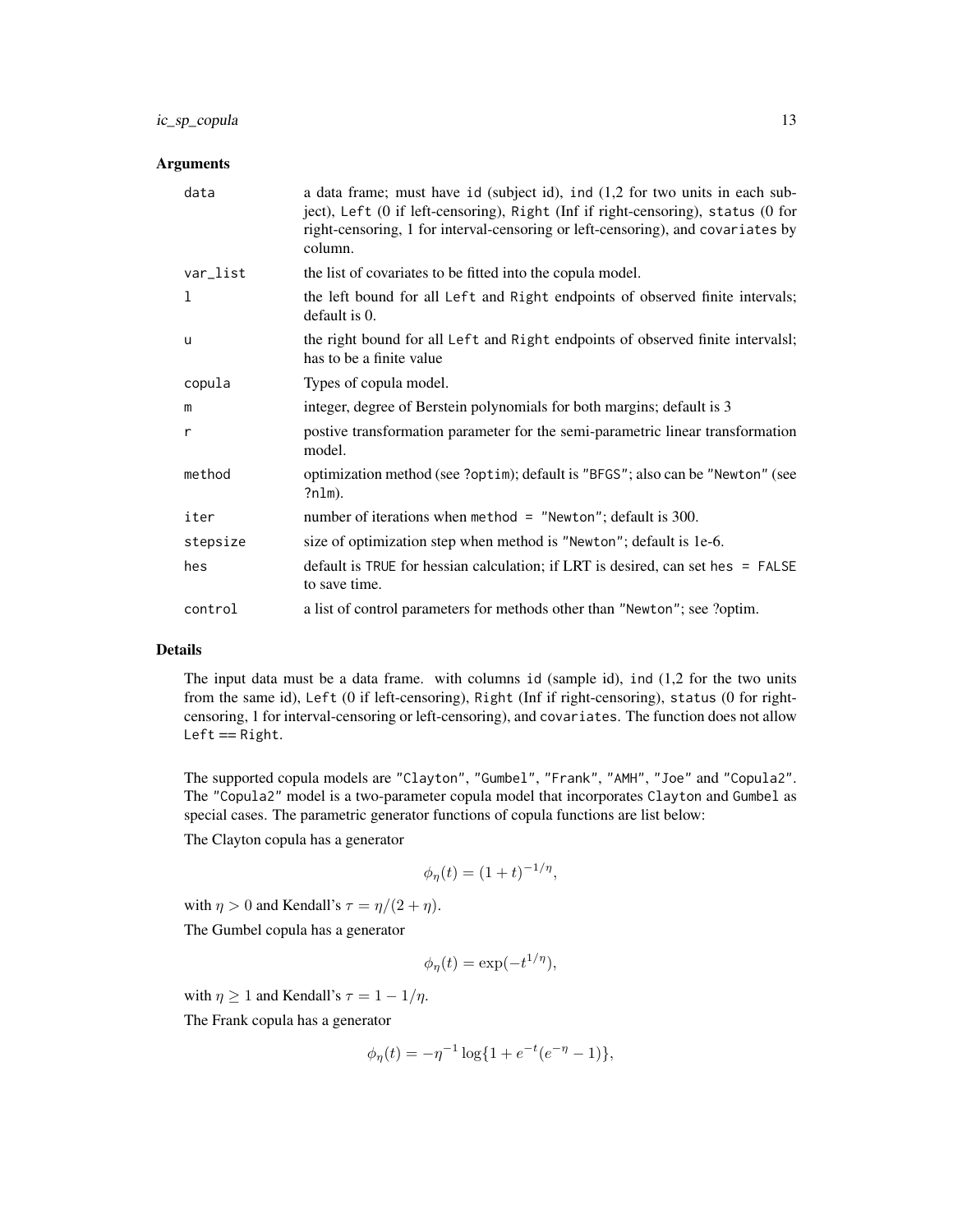with  $\eta \ge 0$  and Kendall's  $\tau = 1 + 4\{D_1(\eta) - 1\}/\eta$ , in which  $D_1(\eta) = \frac{1}{\eta} \int_0^{\eta} \frac{t}{e^t - 1} dt$ . The AMH copula has a generator

$$
\phi_{\eta}(t) = (1 - \eta)/(e^t - \eta),
$$

with  $\eta \in [0, 1)$  and Kendall's  $\tau = 1 - 2\{(1 - \eta)^2 \log(1 - \eta) + \eta\}/(3\eta^2)$ .

The Joe copula has a generator

$$
\phi_{\eta}(t) = 1 - (1 - e^{-t})^{1/\eta},
$$

with  $\eta \ge 1$  and Kendall's  $\tau = 1 - 4 \sum_{k=1}^{\infty} \frac{1}{k(\eta k + 2)\{\eta(k-1)+2\}}$ . The Two-parameter copula (Copula2) has a generator

$$
\phi_{\eta}(t) = \{1/(1+t^{\alpha})\}^{\kappa},
$$

with  $\alpha \in (0, 1], \kappa > 0$  and Kendall's  $\tau = 1 - 2\alpha \kappa/(2\kappa + 1)$ .

The marginal semiparametric transformation models are built based on Bernstein polynomials, which is formulated below:

$$
S(t|Z) = \exp[-G\{\Lambda(t)e^{Z^\top\beta}\}],
$$

where t is time, Z is covariate,  $\beta$  is coefficient and  $\Lambda(t)$  is an unspecified function with infinite dimensions. We approximate  $\Lambda(t)$  in a sieve space constructed by Bernstein polynomials with degree m. By default,  $m = 3$ . In the end, all model parameters are estimated by the sieve estimators (Sun et.al., 2019).

The  $G(\cdot)$  function is the transformation function with a parameter  $r > 0$ , which has a form of  $G(x) = \frac{(1+x)^{r}-1}{x}$  $\frac{r^{(n-1)}r}{r}$ , when  $0 \lt r \le 2$  and  $G(x) = \frac{\log\{1 + (r-2)x\}}{r-2}$  when  $r > 2$ . When  $r = 1$ , the marginal model becomes a proportional hazards model; when  $r = 3$ , the marginal model becomes a proportional odds model. In practice, m and r can be selected based on the AIC value.

Optimization methods can be all methods (except "Brent") from optim, such as "Nelder-Mead", "BFGS", "CG", "L-BFGS-B", "SANN". Users can also use "Newton" (from nlm).

#### Source

Tao Sun, Yi Liu, Richard J. Cook, Wei Chen and Ying Ding (2018). Copula-based Score Test for Bivariate Time-to-event Data, with Application to a Genetic Study of AMD Progression. *Lifetime Data Analysis* doi:10.1007/s10985-018-09459-5.

Tao Sun and Ying Ding (2019). Copula-based Semiparametric Transformation Model for Bivariate Data Under General Interval Censoring. http://arxiv.org/abs/1901.01918.

### Examples

```
# fit a Copula2-Semiparametric model
data(AREDS)
copula2_sp <- ic_sp_copula(data = AREDS, copula = "Copula2",
              1 = 0, u = 15, m = 3, r = 3,
              var_list = c("ENROLLAGE","rs2284665","SevScaleBL"))
summary(copula2_sp)
```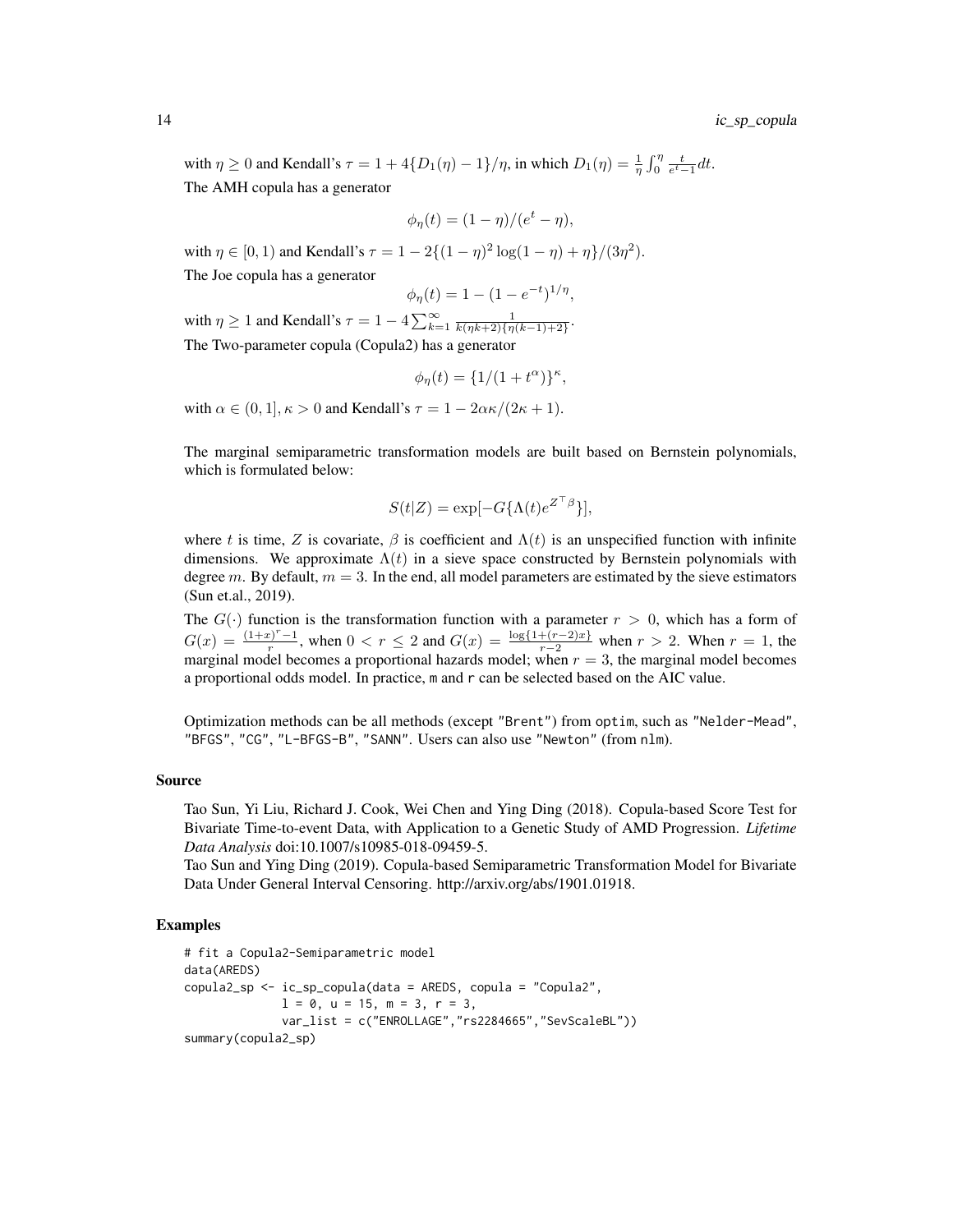<span id="page-14-0"></span>Kidney *Kidney*

#### Description

A real dataset of bivariate right-censored data with 38 subjects and 3 covariates. The data are the recurrence times to infection, at the point of insertion of the catheter, for kidney patients using portable dialysis equipment. Catheters may be removed for reasons other than infection, in which case the observation is censored. Each patient has exactly 2 observations.

#### Usage

data("Kidney")

# Format

A data frame with 76 observations on the following 7 variables.

id subject id ind margin indicator obs\_time observed time status event status age in years sex 1=male, 2=female disease disease type with 4 levels Other GN AN PKD

#### Note

This data has often been used to illustrate the use of random effects (frailty) in a survival model. However, one of the males (id 21) is a large outlier, with much longer survival than his peers. If this observation is removed no evidence remains for a random subject effect.

#### Source

https://github.com/therneau/survival

# References

CA McGilchrist, CW Aisbett (1991), Regression with frailty in survival analysis. *Biometrics* 47, 461-66.

#### Examples

data(Kidney)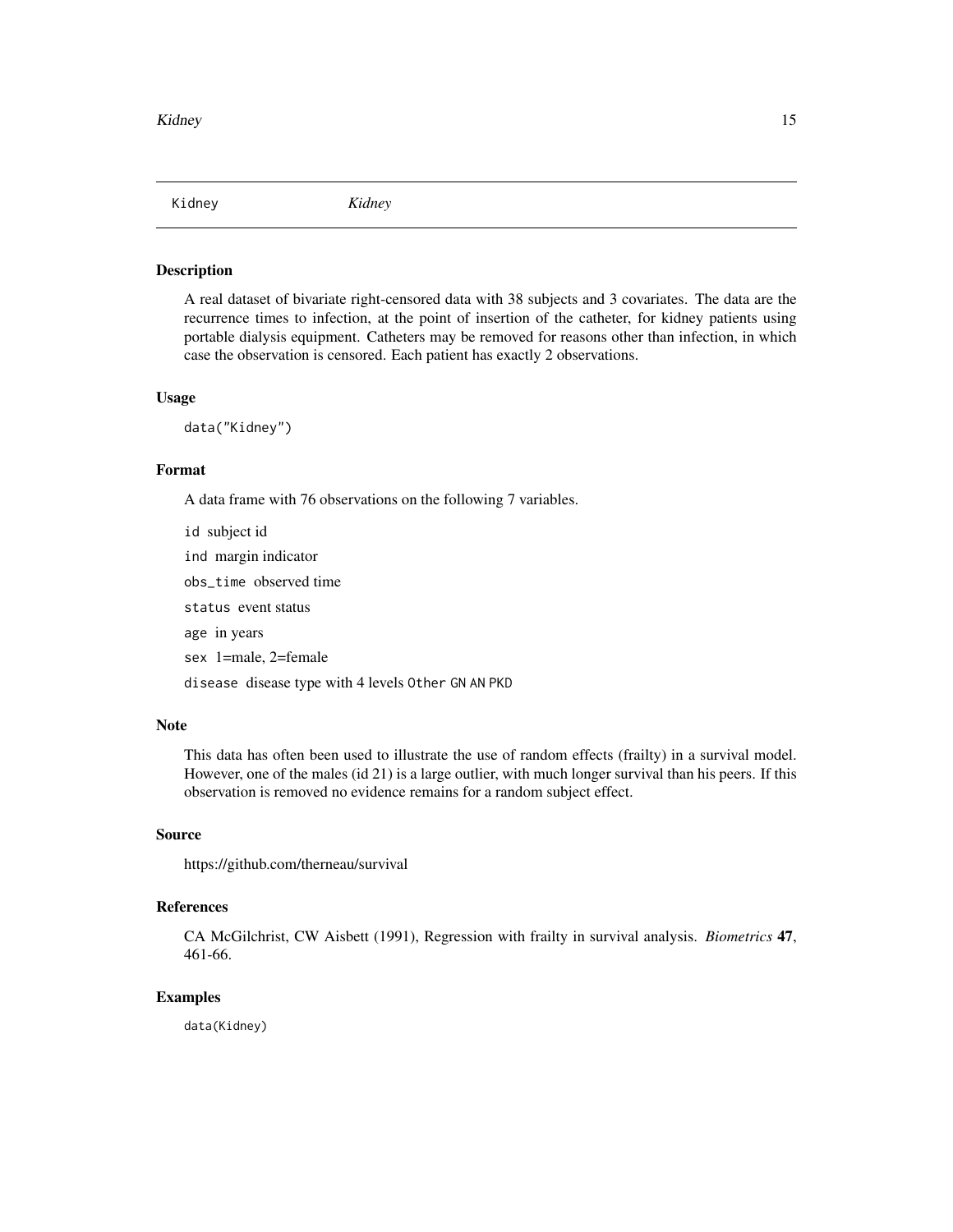<span id="page-15-0"></span>

#### Description

Plotting for CopulaCenR fits from ic\_sp\_copula, ic\_par\_copula and rc\_par\_copula.

#### Usage

```
## S3 method for class 'CopulaCenR'
lines(x, y, class = "joint", newdata,
 evalPoints = 50, evalTimes1 = NULL, evalTimes2 = NULL,
 plot_margin = 1, cond_time = NULL, cond_margin = 2,
 plotly_object = NULL, ...)
```
#### Arguments

| X             | an object of ic_sp_copula, ic_par_copula, rc_par_copula                                                                                                           |
|---------------|-------------------------------------------------------------------------------------------------------------------------------------------------------------------|
| у             | new data frame with colname names id, ind and covariate                                                                                                           |
| class         | one of "joint", "conditional" or "marginal"                                                                                                                       |
| newdata       | new data frame (ignored if y is included)                                                                                                                         |
| evalPoints    | number of time points to be evaluated; default is 50                                                                                                              |
| evalTimes1    | a vector of times for margin 1 to be evaluated; default is NULL; will override<br>evalPoints if non-NULL                                                          |
| evalTimes2    | a vector of times for margin 2 to be evaluated                                                                                                                    |
| plot_margin   | for class = "marginal" only; indicator of which margin to plot (either $1$ or<br>$2$ ; default is 1 for margin 1                                                  |
| cond_time     | for class = "conditional" only; the time by which event has occurred in<br>the margin indicated by cond_margin; must be smaller than the largest observed<br>time |
| cond_margin   | for class = "conditional" only; indicator of the margin where event has<br>occurred (either 1 or 2); default is 2 for margin 2                                    |
| plotly_object | only for class = "joint", an object of plot. CopulaCenR                                                                                                           |
| $\cdots$      | further arguments                                                                                                                                                 |

#### Details

y must be a data frame with columns id (subject id), ind (1,2 for two margins) and covariates. The argument class determines the plot: "joint" for joint survival probabilities, "conditional" for conditional probabilities and "marginal" for marginal probabilities.

The function evaluates on a series of time points (given by evalPoints or evalTimes; evalTimes will override evalPoints). By default, the time points are automatically selected by specifying the number of points (evalPoints = 50). Users can also provide the specific time points through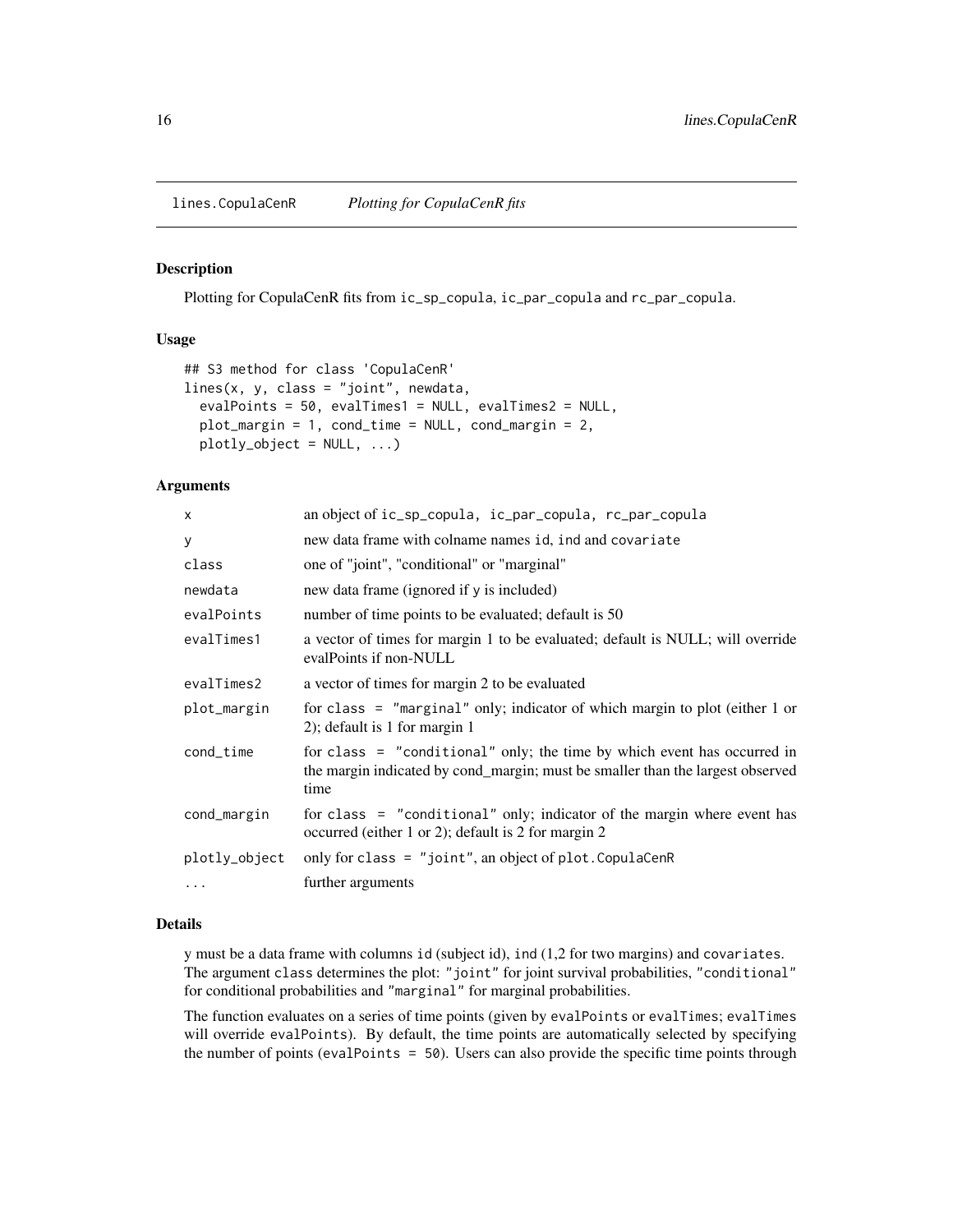evalTimes1 and evalTimes2 for the two margins, respectively. When class = "conditional", only evalTimes1 is needed and the evaluation times are actually evalTimes1 plus cond\_time.

If class = "conditional", one needs to specify the margin that has the event (by cond\_margin) and time when the event has occurred (by cond\_time). For example, if cond\_margin = 2 and cond\_time = 5, then the function produces the conditional survival probability (after time 5) in margin 1 given that margin 2 has got an event by time 5. This measurement is useful for predicting the second event given the first event has occurred. See the example for details.

If class = "marginal", one needs to specify which margin to plot through the argument plot\_margin. See the example for details.

If class = "joint", one needs to include a plot\_ly object (from plot.CopulaCenR with class = "joint") through the argument plotly\_object. See the example for details.

#### Value

a 3D joint survival distribution plot if class = "joint"; a 2D survival distribution plot if class = "marginal" or "conditional".

#### Examples

```
data(AREDS)
# fit a Copula2-Sieve model
copula2_sp <- ic_sp_copula(data = AREDS, copula = "Copula2",
             1 = 0, u = 15, m = 3, r = 3,
             var_list = c("ENROLLAGE","rs2284665","SevScaleBL"))
newdata = data.frame(id = rep(1:3, each=2), ind = rep(c(1,2),3),
                     SevScaleBL = rep(3,6), ENROLLAGE = rep(60,6),
                     rs2284665 = c(0,0,1,1,2,2)# Plot marginal survival probabilities
plot(x = copula2_sp, class = "marginal",newdata = newdata[newdata$id==1,].plot_margin = 1, ylim = c(0.6,1),
     ylab = "Marginal Survival Probability")
lines(x = copula2_sp, class = "marginal",newdata = newdata[newdata$id==2,],plot_margin = 1, lty = 2legend("bottomleft", c("id: 1", "id: 2"), lty = c(1,2))# Plot conditional survival probabilities
plot(x = copula2_sp, class = "conditional",newdata = newdata[newdata$id==1,],cond_margin = 2, cond_time = 5, ylim = c(0.25,1),
     xlab = "years", ylab = "Conditional Survival Probability")
lines(x = copula2_sp, class = "conditional",newdata = newdata[newdata$id==2,],cond_margin = 2, cond_time = 5, lty = 2)
legend("bottomleft", c("GG", "GT"), lty = c(1,2))
```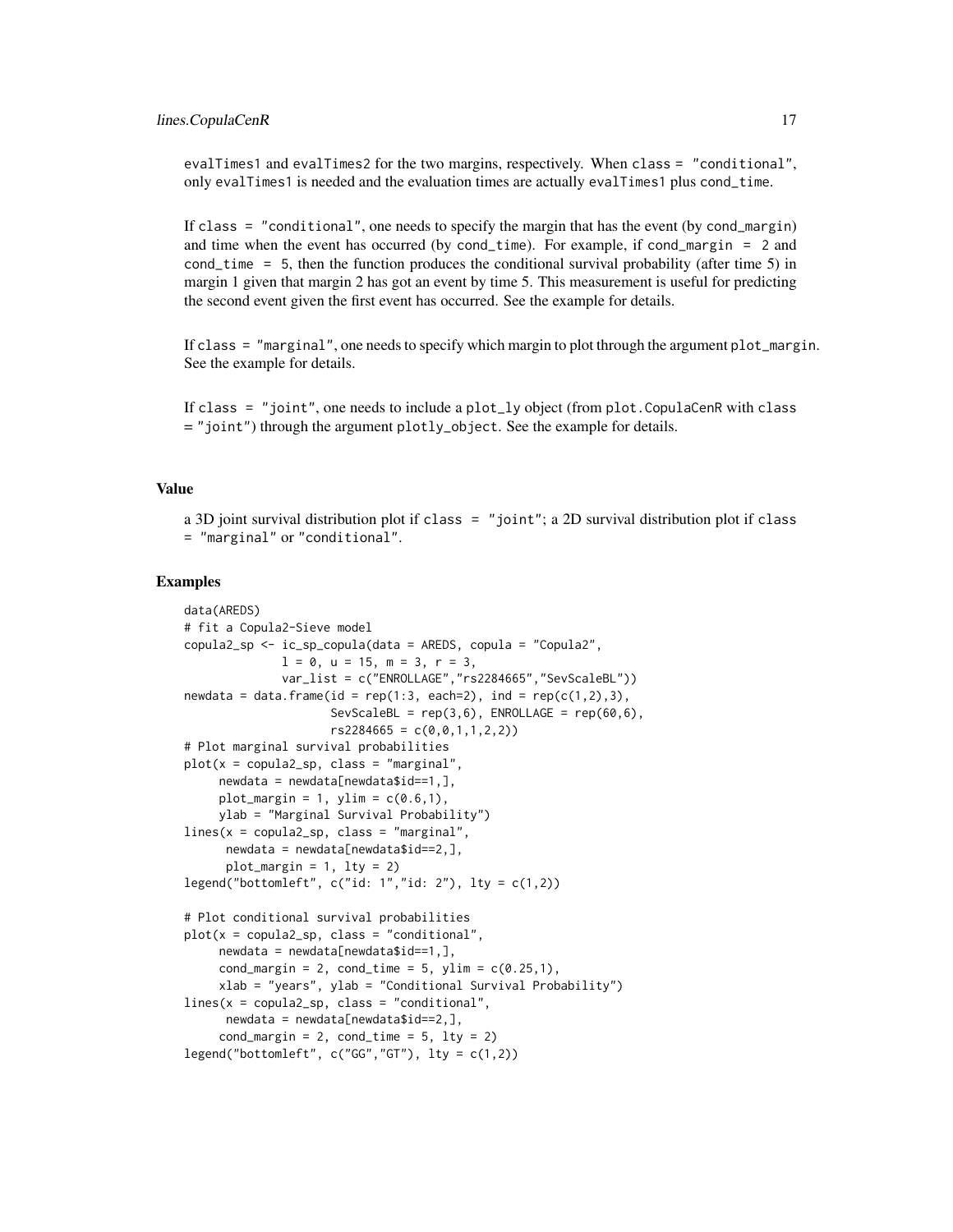```
# Plot joint survival probabilities
plot3d <- plot(x = copula2_sp, class = "joint",
              newdata = newdata[newdata$id==1, ])plot3d <- lines(x = copula2_sp, class = "joint",
                newdata = newdata[newdata$id==2,], plotly_object = plot3d)
```
logLik.CopulaCenR *the log-likelihood of a CopulaCenR object*

#### Description

the log-likelihood of a CopulaCenR object

#### Usage

```
## S3 method for class 'CopulaCenR'
logLik(object, ...)
```
# Arguments

| object   | a CopulaCenR object |
|----------|---------------------|
| $\cdots$ | further arguments   |

lrt\_copula *Likelihood-ratio test for covariate effect(s) in copula models*

#### Description

This function (lrt\_copula) is used to perform the likelihood ratio test (LRT) between two nested copula models

#### Usage

lrt\_copula(model1, model2)

#### Arguments

| model1 | The output of the larger model  |
|--------|---------------------------------|
| model2 | The output of the smaller model |

# Value

the LRT statistics, p value

<span id="page-17-0"></span>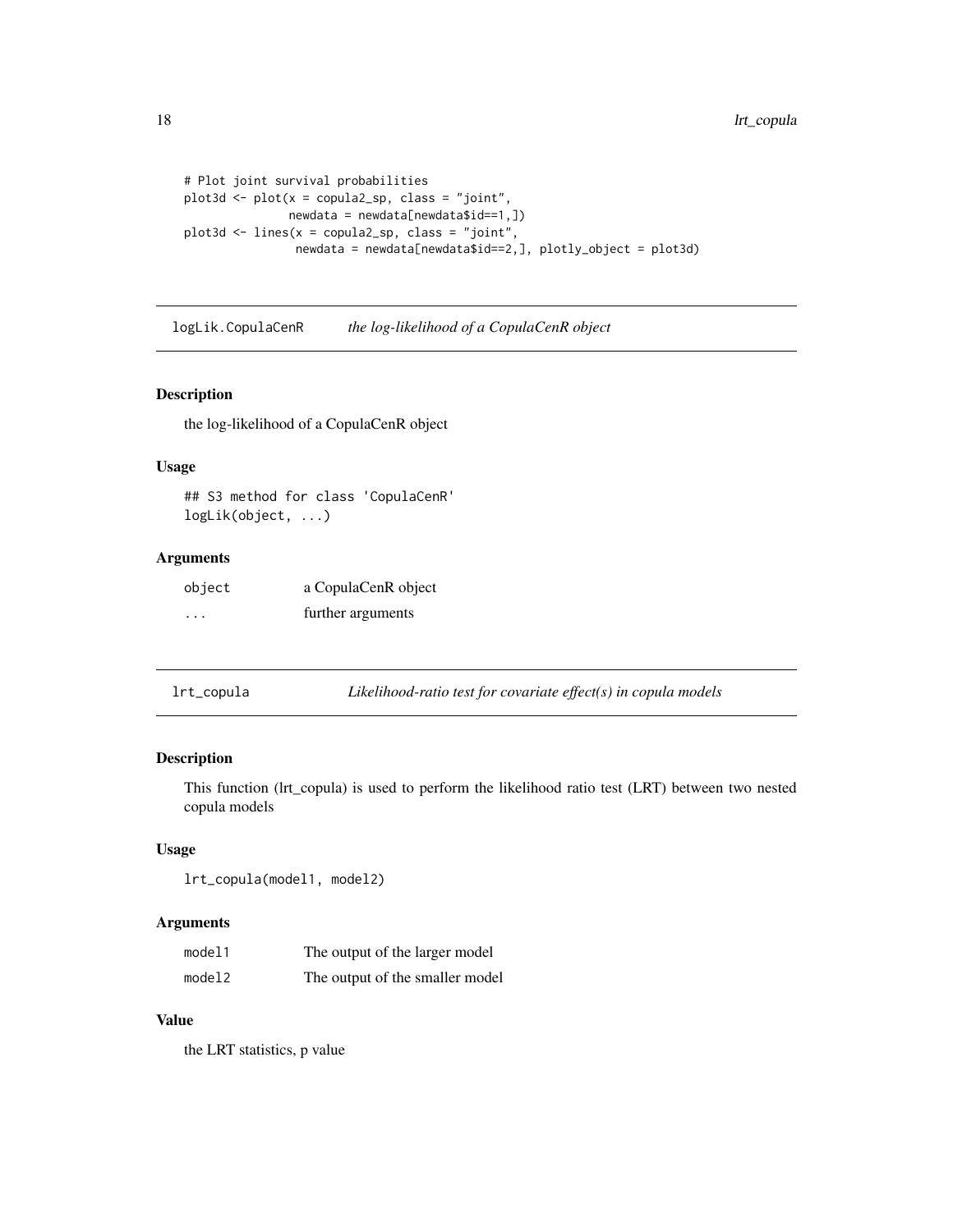# <span id="page-18-0"></span>plot.CopulaCenR 19

#### Examples

```
#' # Likelihood-ratio test for "rs2284665" in AREDS data
data(AREDS)
# Fit null model without "rs2284665"
copula2_sp_null <- ic_sp_copula(data = AREDS, copula = "Copula2",
                  1 = 0, u = 15, m = 3, r = 3,
                  var_list = c("SevScaleBL"))
# Fit full model
copula2_sp <- ic_sp_copula(data = AREDS, copula = "Copula2",
              l = 0, u = 15, m = 3, r = 3,
             var_list = c("rs2284665","SevScaleBL"))
lrt_copula(model1 = copula2_sp, model2 = copula2_sp_null)
```
plot.CopulaCenR *Plotting for CopulaCenR fits*

#### Description

Plotting for CopulaCenR fits from ic\_sp\_copula, ic\_par\_copula, rc\_par\_copula

### Usage

```
## S3 method for class 'CopulaCenR'
plot(x, y, class = "joint", newdata,evalPoints = 50, evalTimes1 = NULL, evalTimes2 = NULL,
 plot_margin = 1, cond_time = NULL, cond_margin = 2, type = "l",
 xlab = "years", ylab = "survival probability", cex.main = 1.4,
 cex.1ab = 1.4, cex.axis = 1.4, legend = TRUE, ...
```

| $\mathsf{x}$ | an object of ic_sp_copula or ic_par_copula or rc_par_copula                                                                                                         |
|--------------|---------------------------------------------------------------------------------------------------------------------------------------------------------------------|
| У            | new data frame with colname names id, ind and covariate                                                                                                             |
| class        | one of "joint", "conditional" or "marginal"                                                                                                                         |
| newdata      | new data frame (ignored if y is included)                                                                                                                           |
| evalPoints   | number of time points to be evaluated in both margins; default is 50                                                                                                |
| evalTimes1   | a vector of times for margin 1 to be evaluated; default is NULL; will override<br>evalPoints if non-NULL                                                            |
| evalTimes2   | a vector of times for margin 2 to be evaluated                                                                                                                      |
| plot_margin  | for class = "marginal" only; indicator of which margin to plot (either $1$ or<br>2); default is 1 for margin 1                                                      |
| cond_time    | for class $=$ "conditional" only; the time by which event has occurred in<br>the margin indicated by cond_margin; must be smaller than the largest observed<br>time |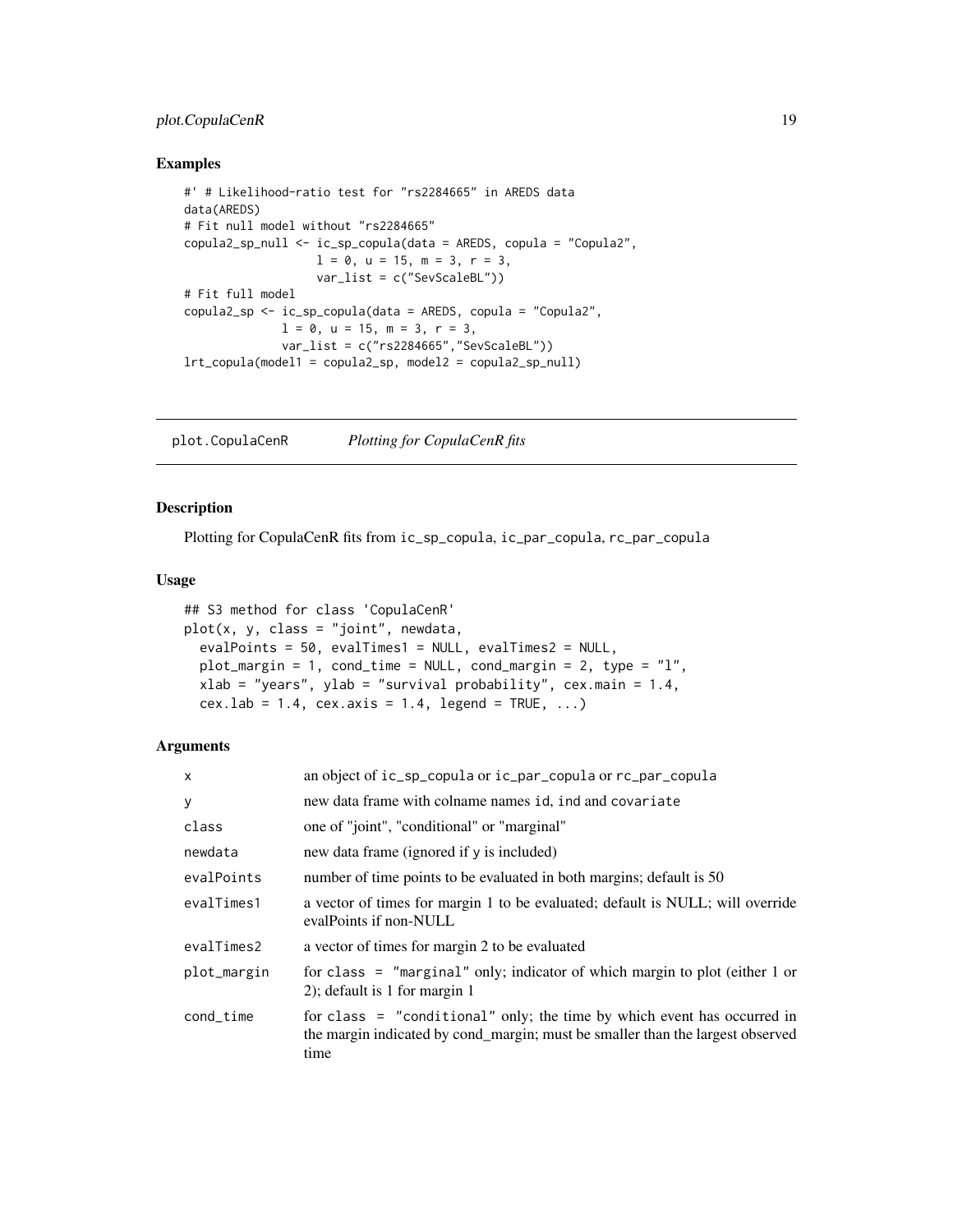| for class = "conditional" only; indicator of the margin where event has<br>occurred (either 1 or 2); default is 2 for margin 2 |
|--------------------------------------------------------------------------------------------------------------------------------|
| type of plot with default type $=$ "1".                                                                                        |
| a title for the x axis.                                                                                                        |
| a title for the x axis.                                                                                                        |
| cex for main.                                                                                                                  |
| cex for lab.                                                                                                                   |
| cex for axis.                                                                                                                  |
| whether to show legend with default $l$ egend = TRUE.                                                                          |
| further arguments                                                                                                              |
|                                                                                                                                |

#### Details

y must be a data frame with columns id (subject id), ind (1,2 for two margins) and covariates. The argument class determines the plot: "joint" for joint survival probabilities, "conditional" for conditional probabilities and "marginal" for marginal probabilities.

The function evaluates on a series of time points (given by evalPoints or evalTimes; evalTimes will override evalPoints). By default, the time points are automatically selected by specifying the number of points (evalPoints = 50). Users can also provide the specific time points through evalTimes1 and evalTimes2 for the two margins, respectively. When class = "conditional", only evalTimes1 is needed and the evaluation times are actually evalTimes1 plus cond\_time.

If class = "conditional", one needs to specify the margin that has the event (by cond\_margin) and time when the event has occurred (by cond\_time). For example, if cond\_margin = 2 and cond\_time = 5, then the function produces the conditional survival probability (after time 5) in margin 1 given that margin 2 has got an event by time 5. This measurement is useful for predicting the second event given the first event has occurred. See the example for details.

If class = "marginal", one needs to specify which margin to plot through the argument plot\_margin. See the example for details.

#### Value

a 3D joint survival distribution plot if class =  $"joint"; a 2D survival distribution plot if class =$ "marginal" or "conditional".

# Examples

```
data(AREDS)
# fit a Copula2-Sieve model
copula2_sp <- ic_sp_copula(data = AREDS, copula = "Copula2",
              1 = 0, u = 15, m = 3, r = 3,
              var_list = c("ENROLLAGE","rs2284665","SevScaleBL"))
newdata = data.frame(id = rep(1, each=2), ind = rep(c(1, 2), 1),
                     SevScaleBL = rep(3,2), ENROLLAGE = rep(60,2),
```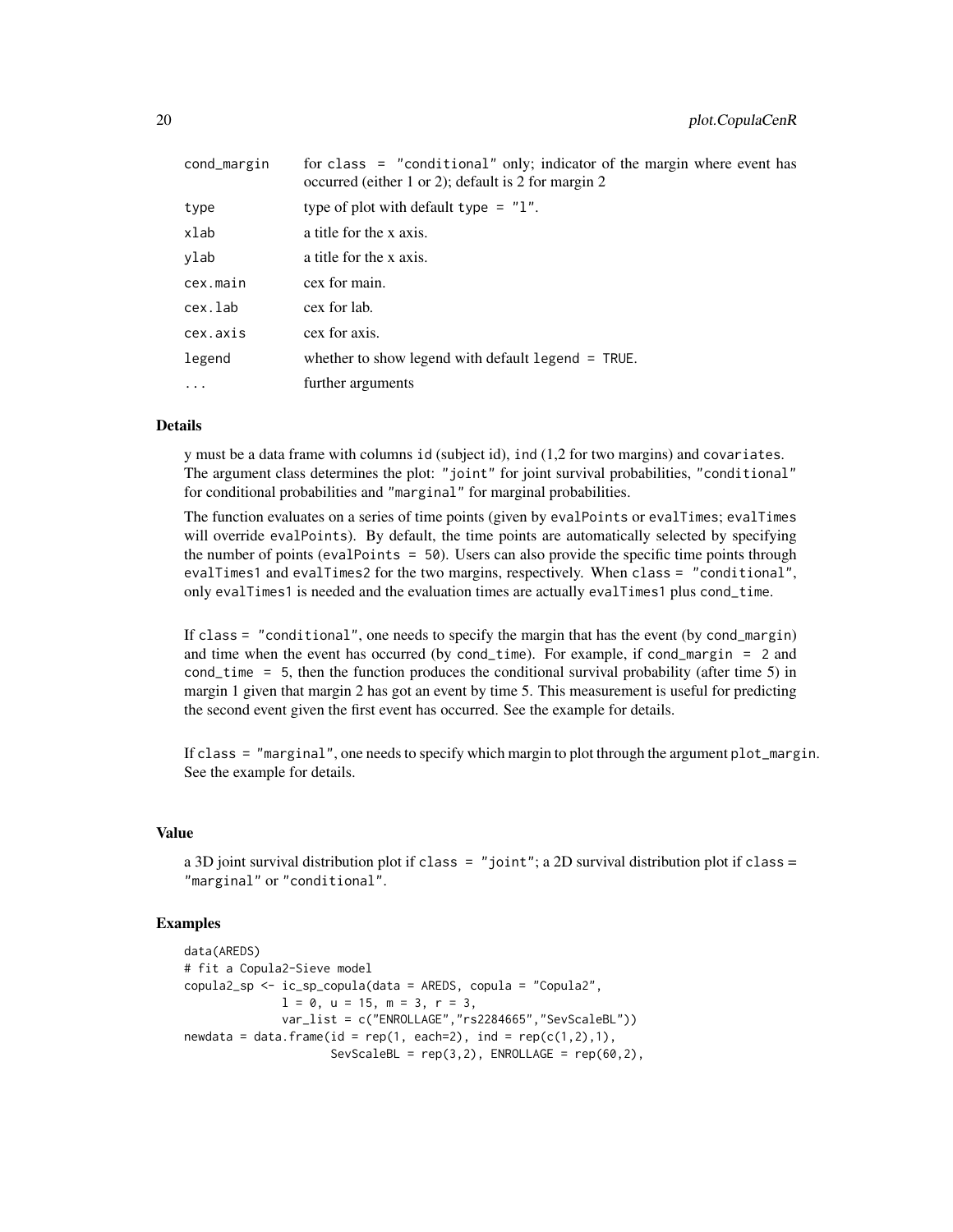# <span id="page-20-0"></span>predict.CopulaCenR 21

```
rs2284665 = c(0,0)# Plot joint survival probabilities
plot(x = copula2_sp, class = "joint", newdata = newdata)# Plot conditional survival probabilities
plot(x = copula2_sp, class = "conditional", newdata = newdata,cond_margin = 2, cond_time = 5, ylim = c(0.25,1),
    ylab = "Conditional Survival Probability")
# Plot marginal survival probabilities
plot(x = copula2_sp, class = "marginal", newdata = newdata,plot_margin = 1, ylim = c(0.6,1),
    ylab = "Marginal Survival Probability")
```
predict.CopulaCenR *Predictions from CopulaCenR regression models*

#### Description

Predictions for new observations based on ic\_sp\_copula, ic\_par\_copula and rc\_par\_copula

#### Usage

```
## S3 method for class 'CopulaCenR'
predict(object, new data, type = "lp", ...)
```
#### Arguments

| object   | a CopulaCenR object from ic_sp_copula, ic_par_copula and rc_par_copula                      |
|----------|---------------------------------------------------------------------------------------------|
| newdata  | a data frame (see details)                                                                  |
| type     | "lp" for linear predictors or "survival" for marginal and joint survival proba-<br>bilities |
| $\cdots$ | further arguments                                                                           |

#### Details

For the newdata, when type = "survival", it must be a data frame with columns id (subject id), ind  $(1,2$  for two margins), time (to be evaluted) and covariates; when type =  $"lp",$  the newdata needs to have id, ind and covariates, but time is not needed.

When the argument type =  $"lp"$ , it gives a linear predictor for each margin (i.e., log hazards ratio in the proportional hazards model, log proportional odds in the proportional odds model).

When the argument type = "survival", the marginal and joint survival values will be evaluated at the given time points in the newdata.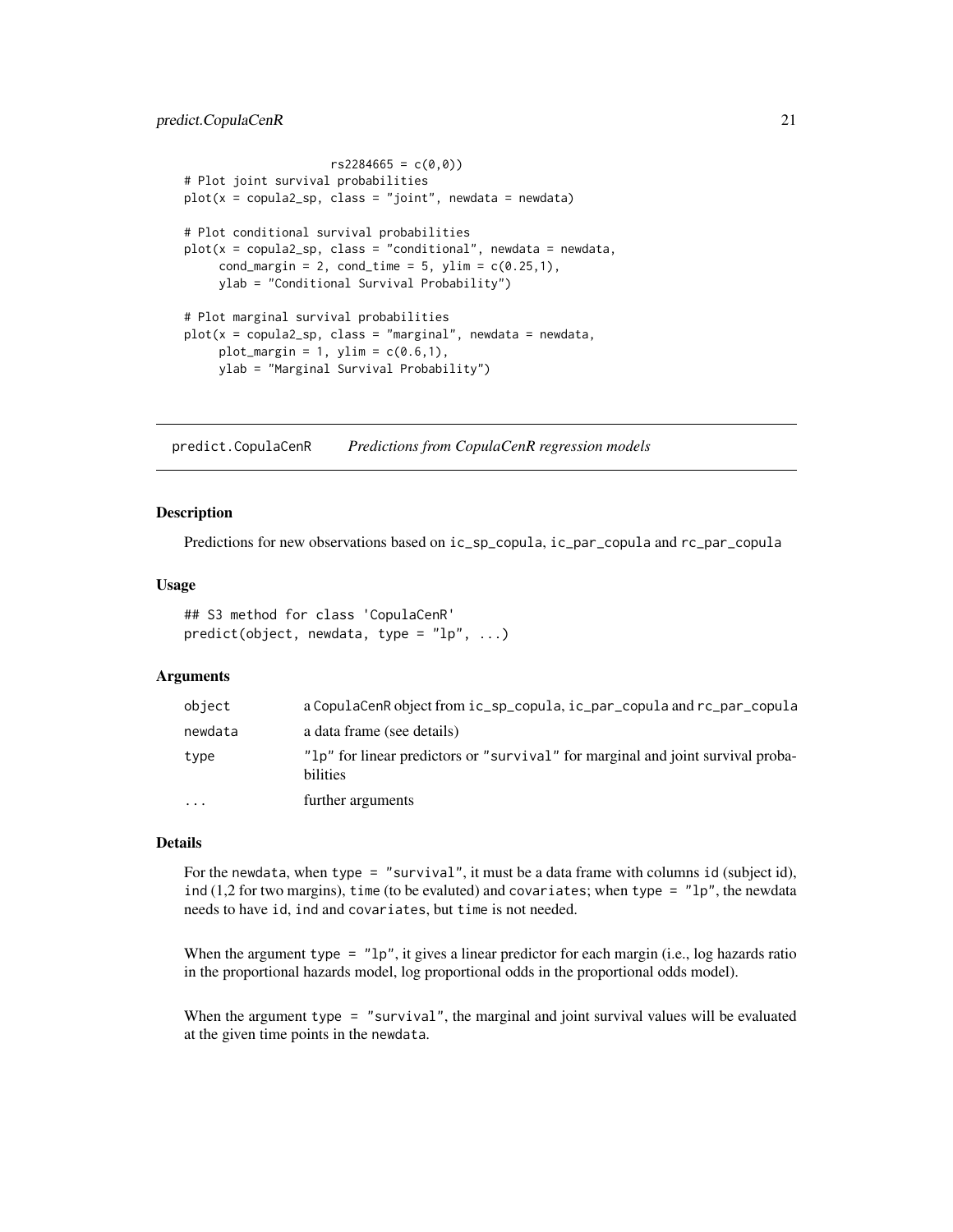# <span id="page-21-0"></span>Value

If type =  $"lp"$ , it returns a data frame with id, lp1 (linear predictor for margin 1), lp2. If type = "survival", it returns a data frame with id, t1 (evaluated times for the margin 1), t2, S1 (predicted marginal survival probabilities for margin 1), S2 and S12 (the predicted joint survival probabilities at t1, t2)

# Examples

```
data(AREDS)
# fit a Copula2-Sieve model
copula2_sp <- ic_sp_copula(data = AREDS, copula = "Copula2",
              1 = 0, u = 15, m = 3, r = 3,
              var_list = c("ENROLLAGE","rs2284665","SevScaleBL"))
# Predicted probabilities for newdata
newdata = data.frame(id = rep(1:3, each=2), ind = rep(c(1,2),3),
                    time = c(2,3,5,6,7,8),
                    SevScaleBL = rep(3,6),ENROLLAGE = rep(60, 6),
                    rs2284665 = c(0,0,1,1,2,2))output <- predict(object = copula2_sp, newdata = newdata)
```

| print.CopulaCenR | Printing outputs of a CopulaCenR object |  |  |
|------------------|-----------------------------------------|--|--|
|                  |                                         |  |  |

# Description

Printing outputs of a CopulaCenR object

# Usage

```
## S3 method for class 'CopulaCenR'
print(x, \ldots)
```

| x       | a CopulaCenR object |
|---------|---------------------|
| $\cdot$ | further arguments   |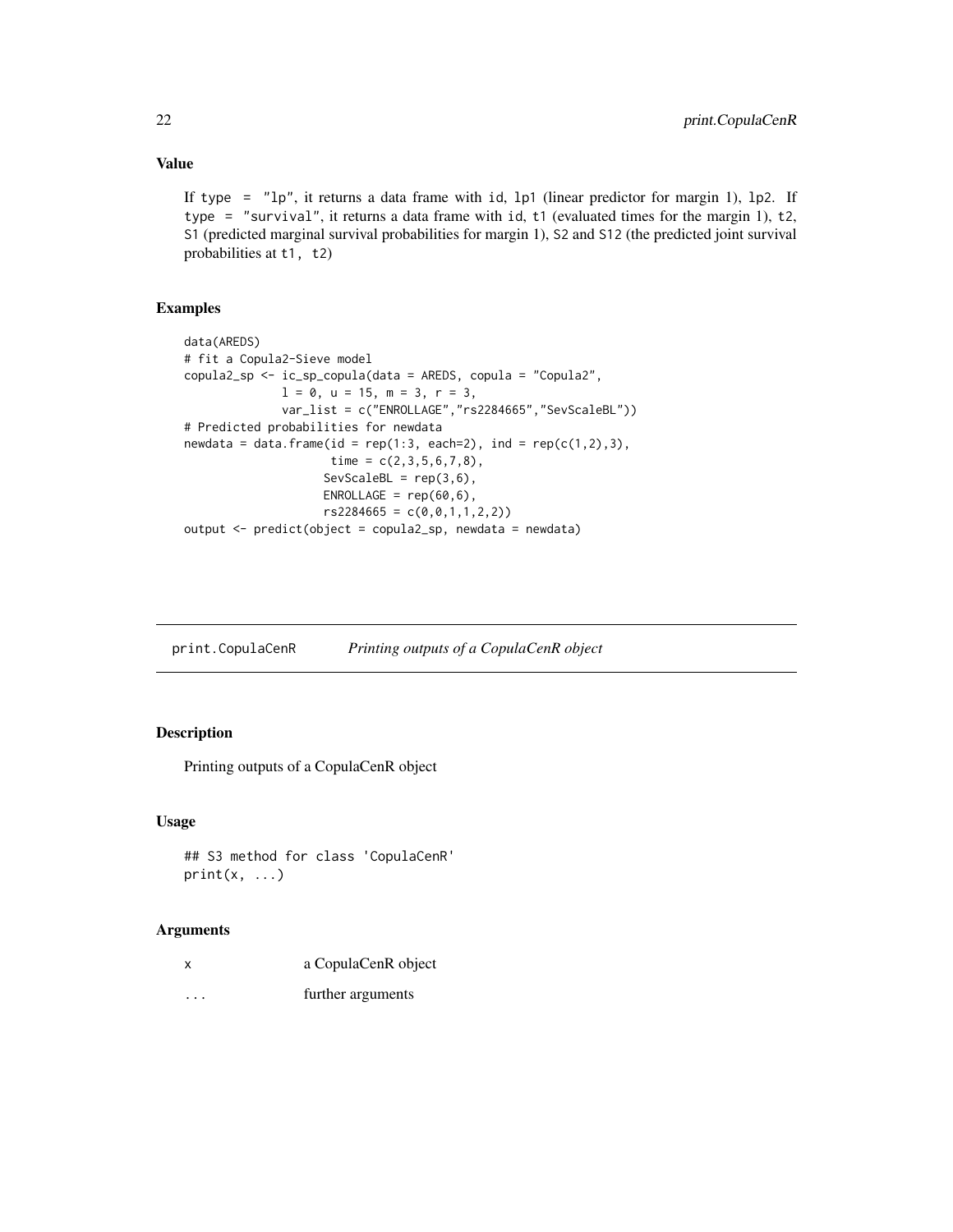<span id="page-22-0"></span>print.summary.CopulaCenR

```
Print the summary of a CopulaCenR object
```
# Description

Print the summary of a CopulaCenR object

#### Usage

## S3 method for class 'summary.CopulaCenR'  $print(x, \ldots)$ 

# Arguments

|   | a summary.CopulaCenR object |
|---|-----------------------------|
| . | further arguments           |

| rc_par_copula | Copula regression models with parametric margins for bivariate right- |
|---------------|-----------------------------------------------------------------------|
|               | censored data                                                         |

# Description

Fits a copula model with parametric margins for bivariate right-censored data.

# Usage

```
rc_par_copula(data, var_list, copula = "Clayton", m.dist = "Weibull",
 n.\text{cons} = 4, method = "BFGS", iter = 500, stepsize = 1e-06,
 control = list()
```

| data     | a data frame; must have id (subject id), ind (1,2 for two margins), obs_time,<br>status (0 for right-censoring, 1 for event). |
|----------|-------------------------------------------------------------------------------------------------------------------------------|
| var_list | the list of covariates to be fitted into the model.                                                                           |
| copula   | specify the copula family.                                                                                                    |
| m.dist   | specify the marginal baseline distribution.                                                                                   |
| n.cons   | number of pieces, only for $m$ . dist = "Piecewise". Default is 4.                                                            |
| method   | optimization method (see ?optim); default is "BFGS"; also can be "Newton" (see<br>?nlm).                                      |
| iter     | number of iterations when method $=$ "Newton"; default is 500.                                                                |
| stepsize | size of optimization step when method = $"Newton"$ ; default is 1e-6.                                                         |
| control  | a list of control parameters for methods other than "Newton"; see ?optim.                                                     |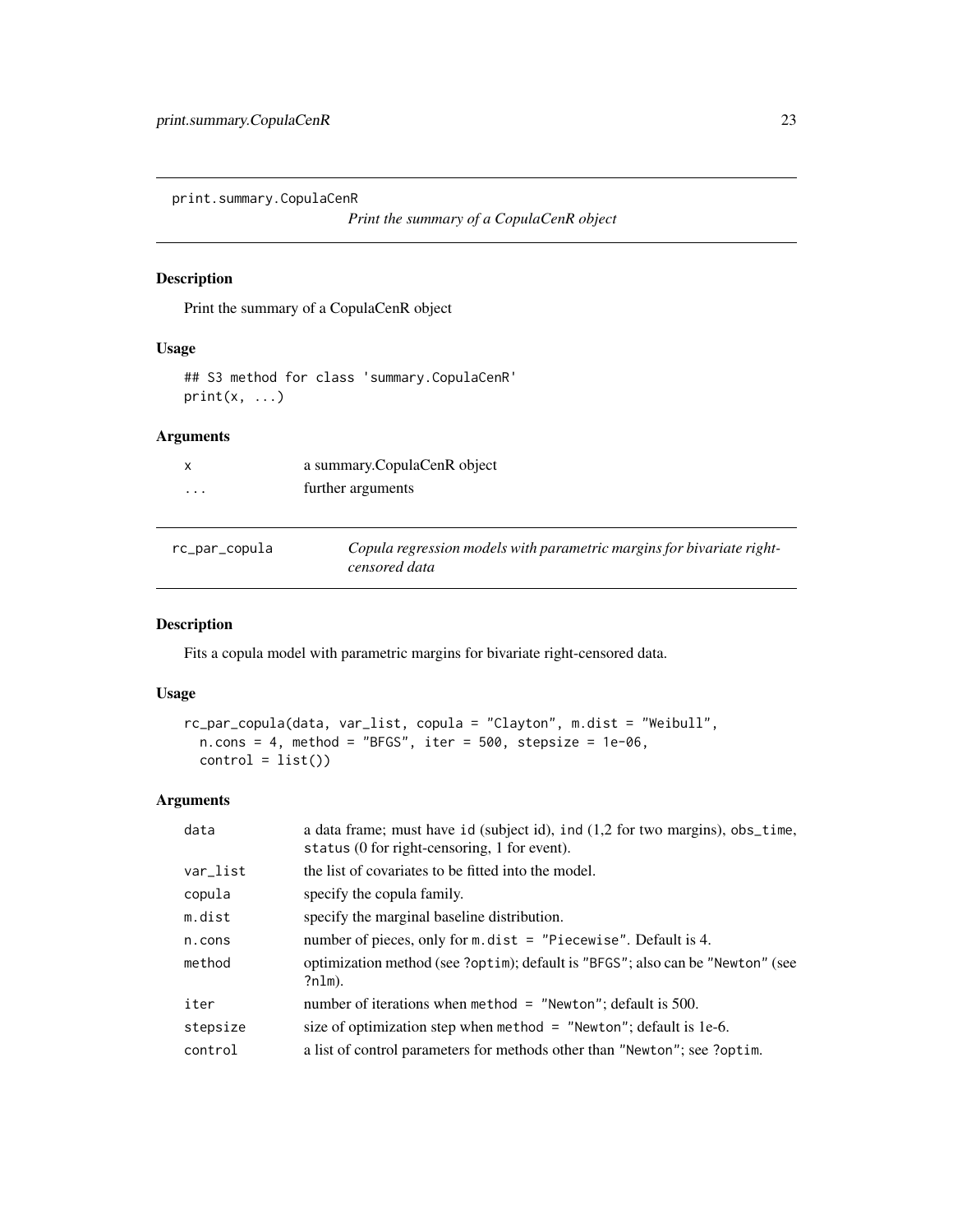#### Details

The input data must be a data frame with columns id (subject id), ind (1,2 for two margins; each id must have both ind  $= 1$  and 2), obs\_time, status (0 for right-censoring, 1 for event) and covariates.

The supported copula models are "Clayton", "Gumbel", "Frank", "AMH", "Joe" and "Copula2". The "Copula2" model is a two-parameter copula model that incorporates Clayton and Gumbel as special cases. The parametric generator functions of copula functions are list below:

The Clayton copula has a generator

$$
\phi_{\eta}(t) = (1+t)^{-1/\eta},
$$

with  $\eta > 0$  and Kendall's  $\tau = \eta/(2 + \eta)$ . The Gumbel copula has a generator

$$
\phi_{\eta}(t) = \exp(-t^{1/\eta}),
$$

with  $\eta \geq 1$  and Kendall's  $\tau = 1 - 1/\eta$ .

The Frank copula has a generator

$$
\phi_{\eta}(t) = -\eta^{-1} \log\{1 + e^{-t}(e^{-\eta} - 1)\},\
$$

with  $\eta \ge 0$  and Kendall's  $\tau = 1 + 4\{D_1(\eta) - 1\}/\eta$ , in which  $D_1(\eta) = \frac{1}{\eta} \int_0^{\eta} \frac{t}{e^t - 1} dt$ . The AMH copula has a generator

$$
\phi_{\eta}(t) = (1 - \eta)/(e^t - \eta),
$$

with  $\eta \in [0, 1)$  and Kendall's  $\tau = 1 - 2\{(1 - \eta)^2 \log(1 - \eta) + \eta\}/(3\eta^2)$ .

The Joe copula has a generator

$$
\phi_{\eta}(t) = 1 - (1 - e^{-t})^{1/\eta},
$$

with  $\eta \ge 1$  and Kendall's  $\tau = 1 - 4 \sum_{k=1}^{\infty} \frac{1}{k(\eta k+2)\{\eta(k-1)+2\}}$ . The Two-parameter copula (Copula2) has a generator

$$
\phi_\eta(t)=\{1/(1+t^\alpha)\}^\kappa,
$$

with  $\alpha \in (0, 1], \kappa > 0$  and Kendall's  $\tau = 1 - 2\alpha \kappa/(2\kappa + 1)$ .

The supported marginal distributions are "Weibull" (proportional hazards), "Gompertz" (proportional hazards), "Piecewise" (proportional hazards) and "Loglogistic" (proportional odds). These marginal distributions follow the standard parameterization in Wikipedia. We also assume the same baseline parameters between two margins.

The Weibull (PH) survival distribution is

$$
\exp\{-(t/\lambda)^k e^{Z^\top\beta}\},\
$$

with  $\lambda > 0$  as scale and  $k > 0$  as shape.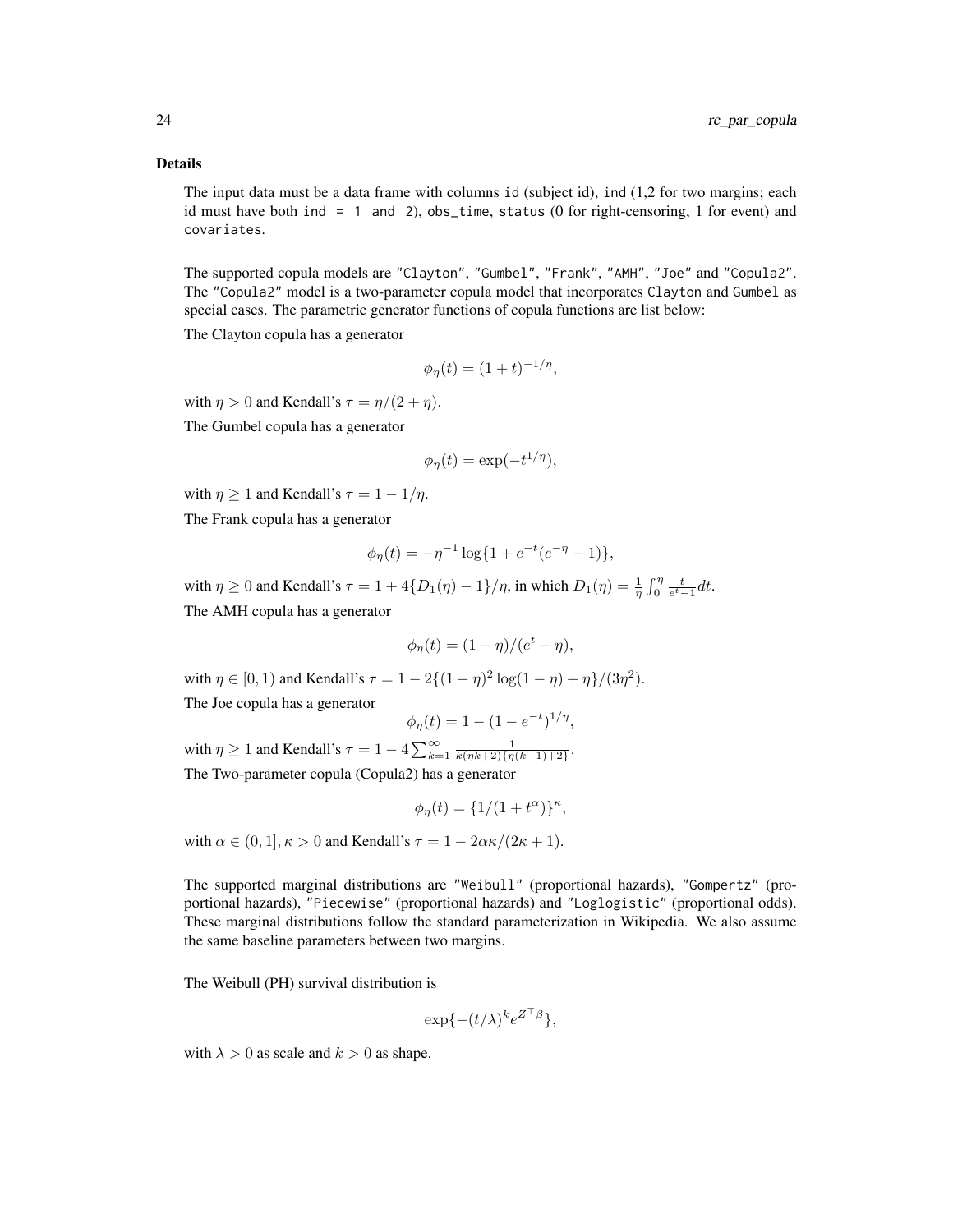<span id="page-24-0"></span>score\_copula 25

The Gompertz (PH) survival distribution is

$$
\exp\{-\frac{b}{a}(e^{at}-1)e^{Z^\top\beta}\},\
$$

with  $a > 0$  as shape and  $b > 0$  as rate.

The Piecewise constant (PH) survival distribution is

$$
\exp\{-\int_0^t \lambda_0(s)ds\,e^{Z^\top\beta}\},\
$$

with  $\lambda_0(s) = \rho_k$  for  $s \in (a_{k-1}, a_k]$ .

The Loglogistic (PO) survival distribution is

$$
\{1+(t/\lambda)^k e^{Z^\top\beta}\}^{-1},
$$

with  $\lambda > 0$  as scale and  $k > 0$  as shape.

Optimization methods can be all methods (except "Brent") from optim, such as "Nelder-Mead", "BFGS", "CG", "L-BFGS-B", "SANN". Users can also use "Newton" (from nlm).

# Source

Tao Sun, Yi Liu, Richard J. Cook, Wei Chen and Ying Ding (2018). Copula-based Score Test for Bivariate Time-to-event Data, with Application to a Genetic Study of AMD Progression. *Lifetime Data Analysis* doi:10.1007/s10985-018-09459-5.

Tao Sun and Ying Ding (2019). Copula-based Semiparametric Transformation Model for Bivariate Data Under General Interval Censoring. http://arxiv.org/abs/1901.01918.

#### Examples

```
# fit a Clayton-Weibull model
data(DRS)
clayton_wb <- rc_par_copula(data = DRS, var_list = "treat",
                            copula = "Clayton",
                            m.dist = "Weibull")
summary(clayton_wb)
```
score\_copula *Generalized score test for covariate effect(s)*

#### Description

Generalized score test on covariate effect(s) under a fitted copula model.

#### Usage

score\_copula(object, var\_score)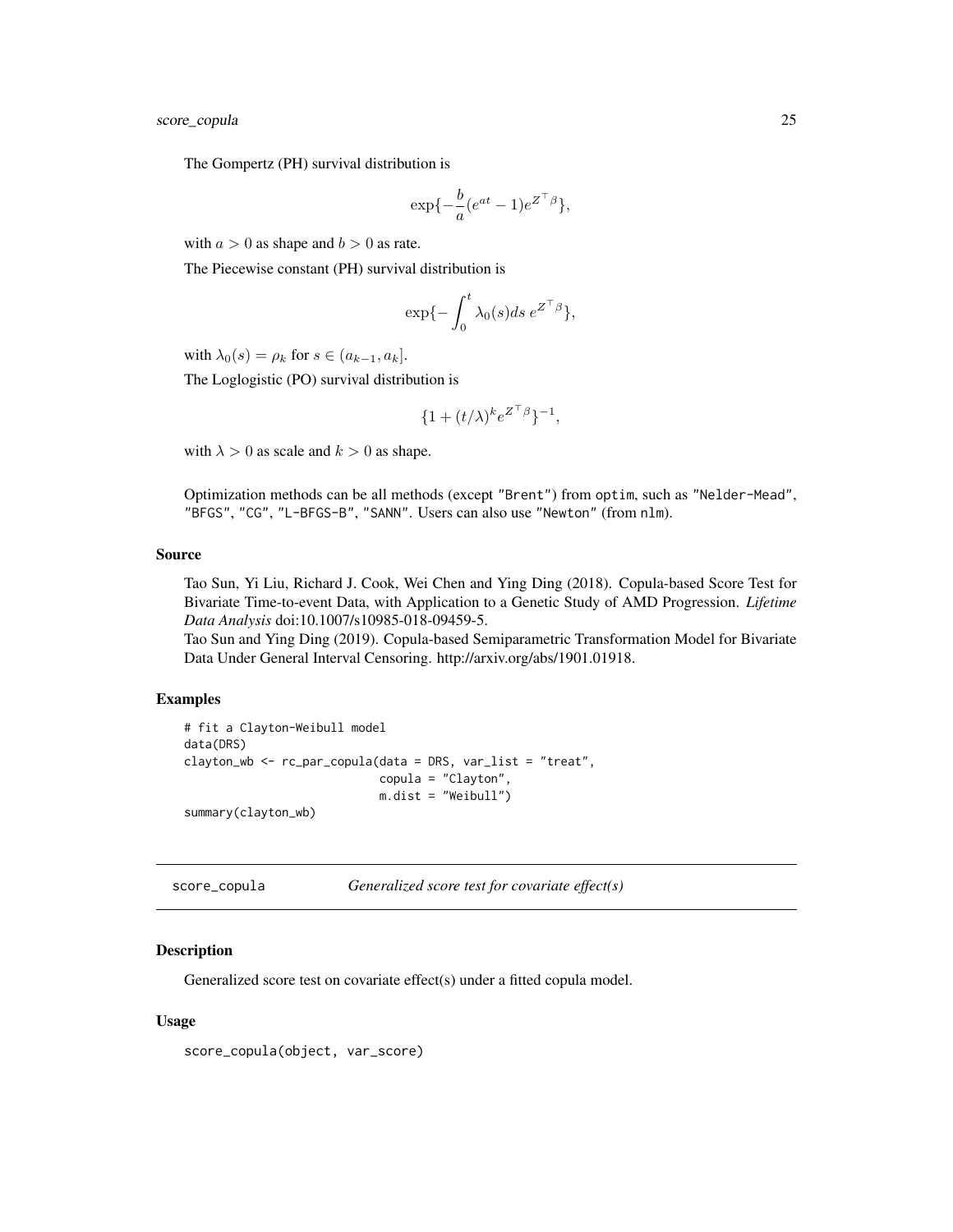# <span id="page-25-0"></span>Arguments

| object    | The output object from the main functions (rc_par_copula, ic_sp_copula,<br>ic_par_copula) under the null hypothesis |
|-----------|---------------------------------------------------------------------------------------------------------------------|
| var score | the list of covariates to be tested by the score test                                                               |

# Value

the score statistics, p value

# Examples

```
# Score test for "rs2284665" in AREDS data
# fit a Copula2-semiparametric model under NULL
data(AREDS)
copula2_sp_null <- ic_sp_copula(data = AREDS, copula = "Copula2",
                  1 = 0, u = 15, m = 3, r = 3,
                  var_list = c("ENROLLAGE","SevScaleBL"))
score_copula(object = copula2_sp_null, var_score = "rs2284665")
```
summary.CopulaCenR *Summarizing outputs of a CopulaCenR object*

# Description

Summarizing outputs of a CopulaCenR object

# Usage

```
## S3 method for class 'CopulaCenR'
summary(object, ...)
```

| object   | a CopulaCenR object |
|----------|---------------------|
| $\cdots$ | further arguments   |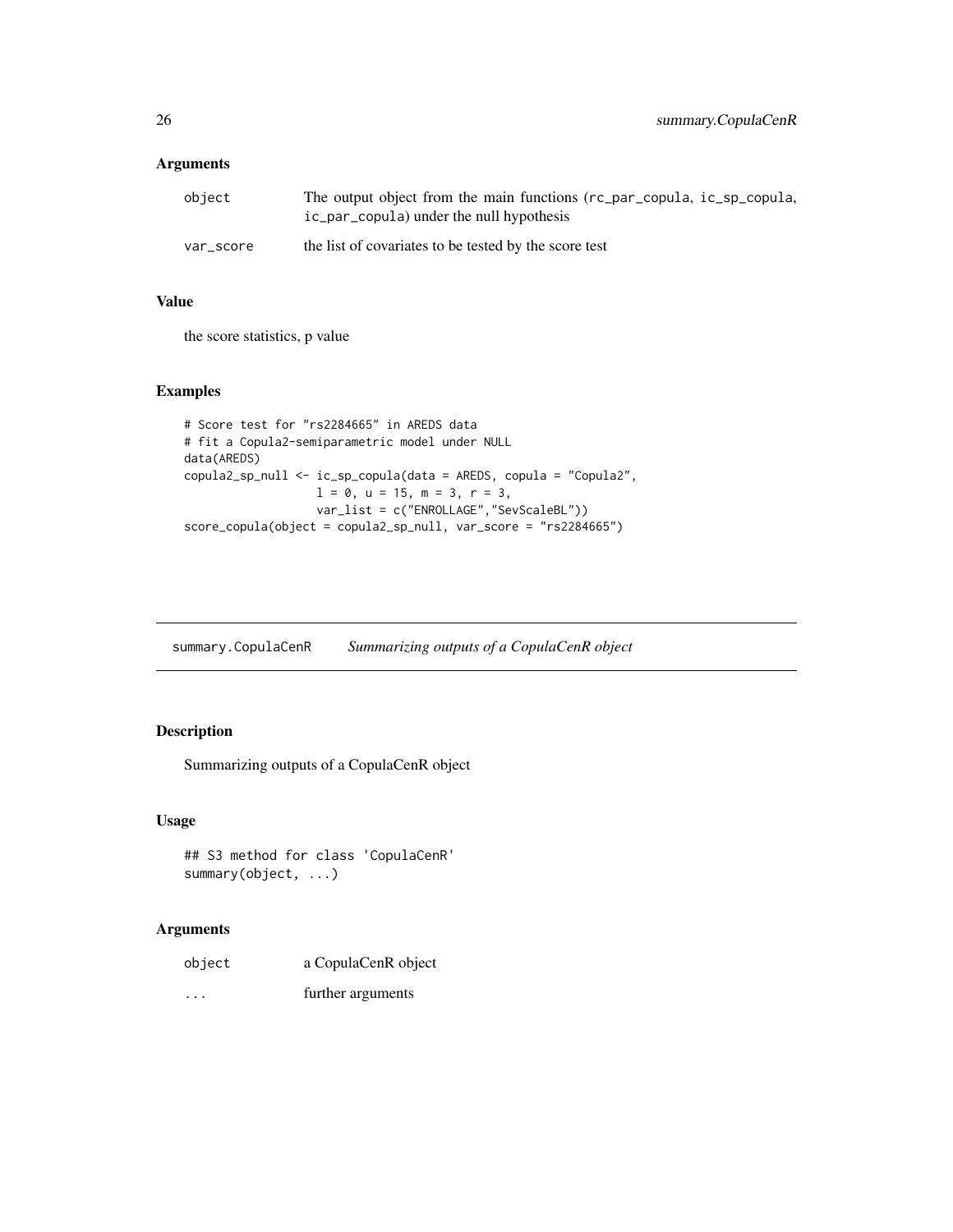<span id="page-26-0"></span>

#### Description

To obtain Kendall's tau from copula parameter(s)

#### Usage

tau\_copula(eta, copula)

#### Arguments

| eta    | copula parameter(s); if copula = "Coupla2", input $\alpha$ and $\kappa$ |
|--------|-------------------------------------------------------------------------|
| copula | specify the type of copula model                                        |

#### Details

The supported copula models are "Clayton", "Gumbel", "Frank", "AMH", "Joe" and "Copula2". The "Copula2" model is a two-parameter copula model that incorporates Clayton and Gumbel as special cases.

The Kendall's  $\tau$  formulas are list below:

The Clayton copula Kendall's  $\tau = \eta/(2 + \eta)$ . The Gumbel copula Kendall's  $\tau = 1 - 1/\eta$ . The Frank copula Kendall's  $\tau = 1 + 4\{D_1(\eta) - 1\}/\eta$ , in which  $D_1(\eta) = \frac{1}{\eta} \int_0^{\eta} \frac{t}{e^t - 1} dt$ . The AMH copula Kendall's  $\tau = 1 - 2\{(1 - \eta)^2 \log(1 - \eta) + \eta\}/(3\eta^2)$ . The Joe copula Kendall's  $\tau = 1 - 4 \sum_{k=1}^{\infty} \frac{1}{k(\eta k+2)\{\eta(k-1)+2\}}$ . The Two-parameter copula (Copula2) Kendall's  $\tau = 1 - 2\alpha\kappa/(2\kappa + 1)$ .

# Value

Kendall's  $\tau$ 

#### Source

Ali MM, Mikhail NN, Haq MS (1978). A Class of Bivariate Distributions Including the Bi- variate Logistic. *Journal of Multivariate Analysis* doi:10.1016/0047-259X(78)90063-5.

Clayton DG (1978). A Model for Association in Bivariate Life Tables and Application in Epidemiological Studies of Familial Tendency in Chronic Disease Incidence. *Biometrika* doi:10.2307/2335289. Gumbel EJ (1960). Bivariate Exponential Distributions. *Journal of the American Statistical Association* doi:10.2307/2281591.

Joe H (1993). Parametric Families of Multivariate Distributions with Given Margins. *Journal of Multivariate Analysis* doi:10.1006/jmva.1993.1061.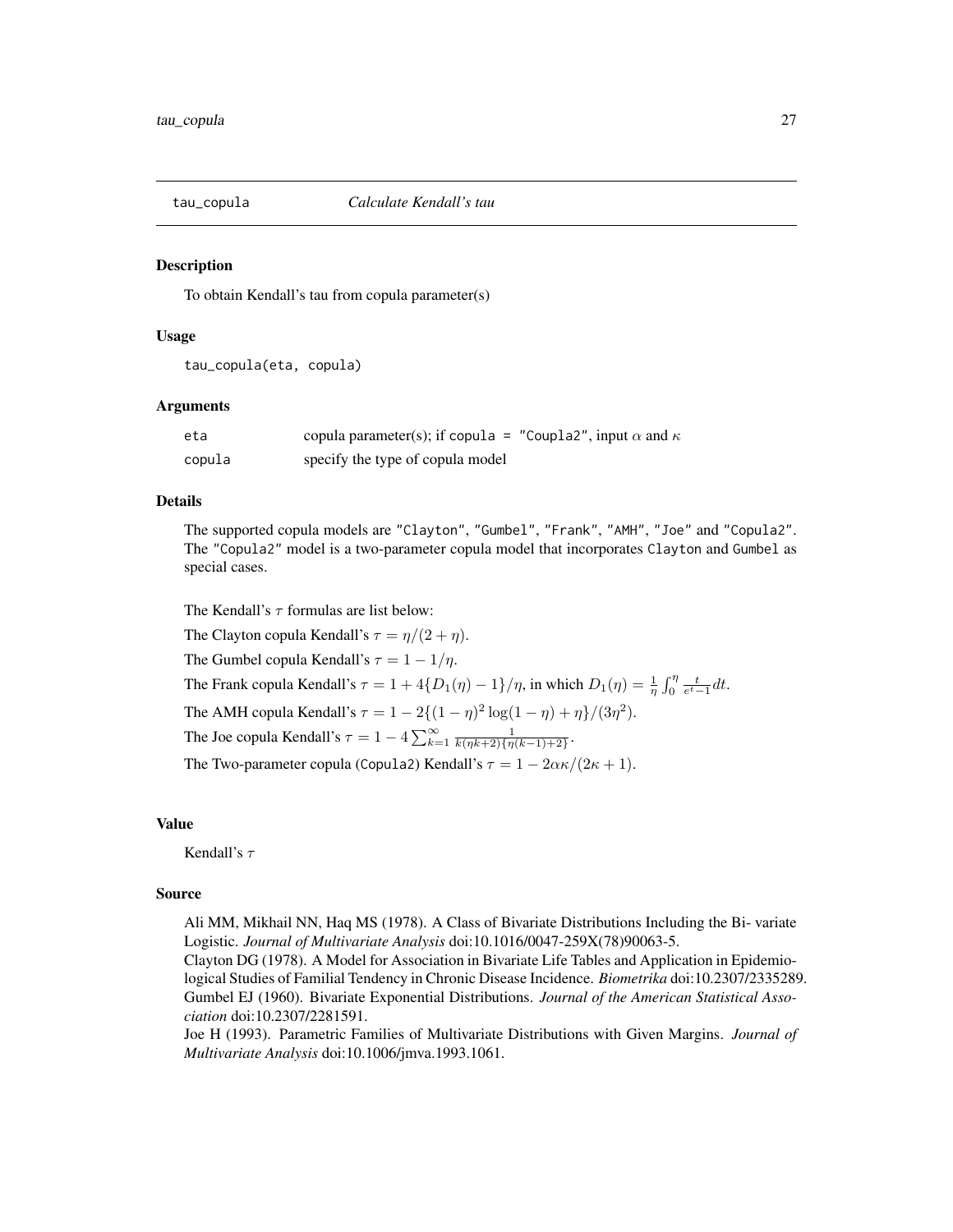Joe H (1997). Multivariate Models and Dependence Concepts. *Chapman & Hall, London*. Frank MJ (1979). On the Simultaneous Associativity of  $F(x, y)$  and  $x + y - F(x, y)$ . *Aequationes Mathematicae*.